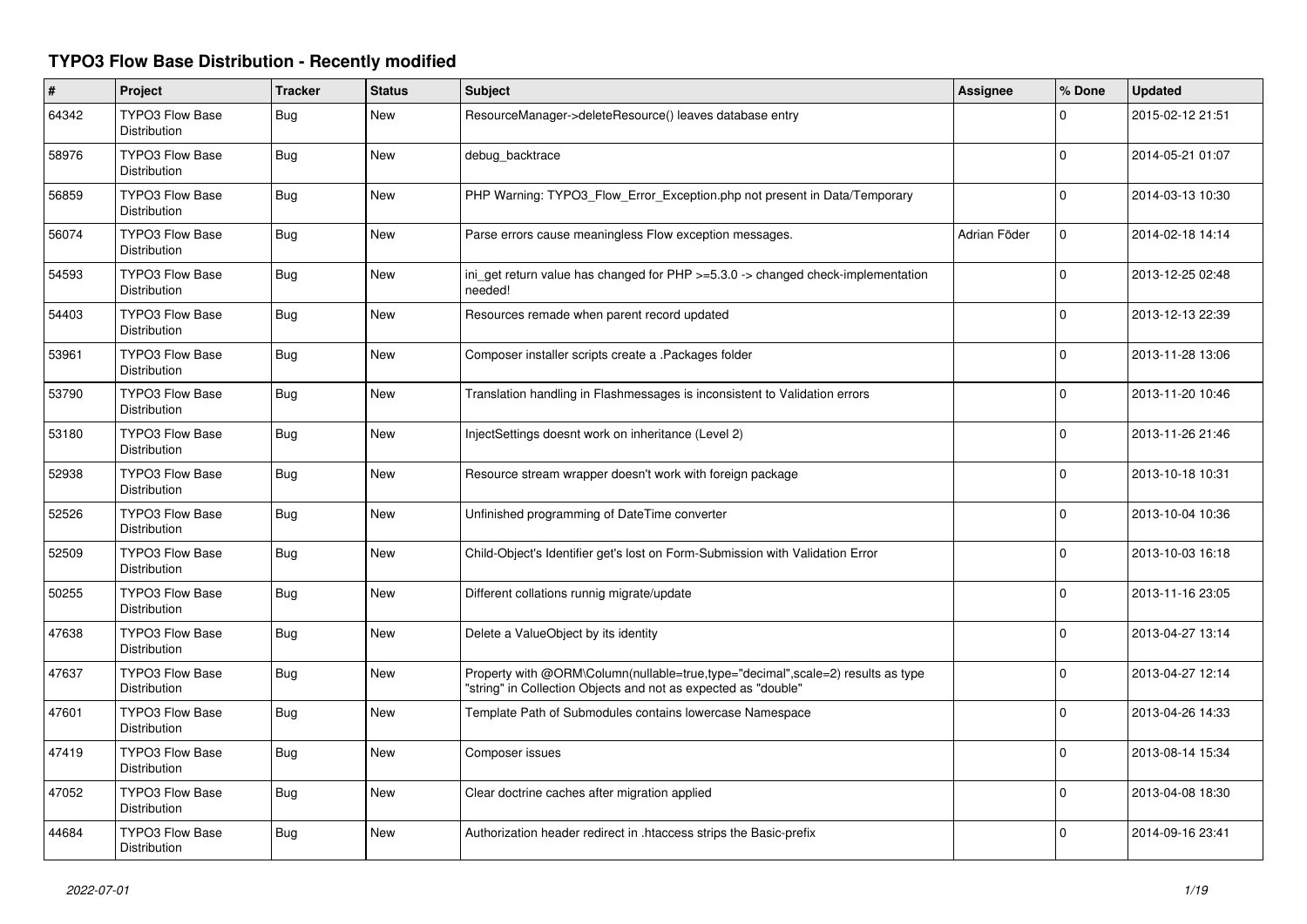| $\pmb{\#}$ | Project                                | <b>Tracker</b> | <b>Status</b> | Subject                                                                                      | <b>Assignee</b>        | % Done       | <b>Updated</b>   |
|------------|----------------------------------------|----------------|---------------|----------------------------------------------------------------------------------------------|------------------------|--------------|------------------|
| 41843      | TYPO3 Flow Base<br><b>Distribution</b> | Bug            | New           | Composer and rename issues (umbrella issue)                                                  |                        | 60           | 2013-01-15 17:19 |
| 28964      | TYPO3 Flow Base<br>Distribution        | Feature        | New           | Integrate Behat tool for BDD                                                                 |                        | $\mathbf 0$  | 2011-08-13 16:03 |
| 54373      | <b>TYPO3 Flow Base</b><br>Distribution | Task           | New           | Rename Arrays::removeEmptyElementsRecursively to removeNullElementsRecursively               |                        | $\mathbf 0$  | 2013-12-13 09:35 |
| 51183      | <b>TYPO3 Flow Base</b><br>Distribution | Task           | New           | CLI improvements                                                                             |                        | 50           | 2015-02-25 17:45 |
| 44078      | <b>TYPO3 Flow Base</b><br>Distribution | Task           | New           | Probably false behavior in symlinked environment                                             |                        | $\Omega$     | 2012-12-18 13:17 |
| 39432      | <b>TYPO3 Flow Base</b><br>Distribution | Task           | New           | Clarify introducing properties                                                               |                        | $\mathbf 0$  | 2012-07-31 23:34 |
| 33308      | TYPO3 Flow Base<br>Distribution        | Task           | <b>New</b>    | General date and time handling rules                                                         |                        | 0            | 2012-03-06 16:05 |
| 42408      | TYPO3 Flow Base<br>Distribution        | Story          | New           | Locale Detection / Selection                                                                 |                        | $\mathbf 0$  | 2013-06-11 13:31 |
| 42407      | <b>TYPO3 Flow Base</b><br>Distribution | Story          | New           | Asset Management                                                                             |                        | 0            | 2012-10-26 09:02 |
| 59019      | TYPO3 Flow Base<br>Distribution        | Suggestion     | New           | Add marker for lazyloaded properties to \TYPO3\Flow\var_dump                                 |                        | $\mathbf 0$  | 2014-05-22 10:15 |
| 38875      | <b>TYPO3 Flow Base</b><br>Distribution | Suggestion     | New           | Have a Translator object available in action controllers                                     |                        | $\Omega$     | 2012-07-11 15:00 |
| 35420      | TYPO3 Flow Base<br>Distribution        | Suggestion     | New           | Review use of try / catch in the Security Framework                                          | Andreas<br>Förthner    | $\mathbf{0}$ | 2012-03-31 00:00 |
| 38459      | TYPO3.Eel                              | Bug            | New           | Accessing a not present property/method should error verbosely                               | Sebastian<br>Kurfuerst | $\mathbf{0}$ | 2012-08-07 17:06 |
| 38379      | TYPO3.Eel                              | Feature        | New           | Implement a Eel-ViewHelper                                                                   |                        | $\mathbf 0$  | 2013-04-08 11:03 |
| 42240      | TYPO3.Eel                              | Task           | New           | Make Eel usable outside of TYPO3 Flow                                                        |                        | $\Omega$     | 2012-10-21 12:32 |
| 65684      | TYPO3.Flow                             | Bug            | New           | Could not acquire lock for ClassLoader cache creation                                        | Sebastian Heuer   0    |              | 2015-03-12 15:07 |
| 62740      | TYPO3.Flow                             | Bug            | New           | Add check on literal in TypeHandlingUtility::isCollectionType                                |                        | $\mathbf 0$  | 2014-11-06 20:06 |
| 62009      | TYPO3.Flow                             | <b>Bug</b>     | New           | Rewrite URI Filename could be empty                                                          |                        | 0            | 2014-10-07 11:03 |
| 59878      | TYPO3.Flow                             | <b>Bug</b>     | New           | TYPO3\Flow\Core\Booting\Exception\SubProcessException thrown in file Scripts.php             |                        | 0            | 2014-06-25 15:29 |
| 59747      | TYPO3.Flow                             | Bug            | New           | TYPO3\Flow\Error\Exception thrown in file ErrorHandler.php                                   |                        | 0            | 2014-06-20 21:28 |
| 59357      | TYPO3.Flow                             | Bug            | New           | Using the PackageManager directly instead of the Interface results in unexpected<br>behavior |                        | $\mathbf 0$  | 2014-06-05 14:34 |
| 59322      | TYPO3.Flow                             | <b>Bug</b>     | New           | Mssing field exception should show missing migrations as well                                |                        | $\mathbf 0$  | 2014-06-04 06:47 |
| 59140      | TYPO3.Flow                             | <b>Bug</b>     | New           | TYPO3\Flow\Error\Exception thrown in file ErrorHandler.php                                   |                        | $\mathbf 0$  | 2014-05-27 15:51 |
| 59084      | TYPO3.Flow                             | Bug            | New           | if 403 Exception show reason                                                                 |                        | $\mathbf 0$  | 2014-05-24 18:20 |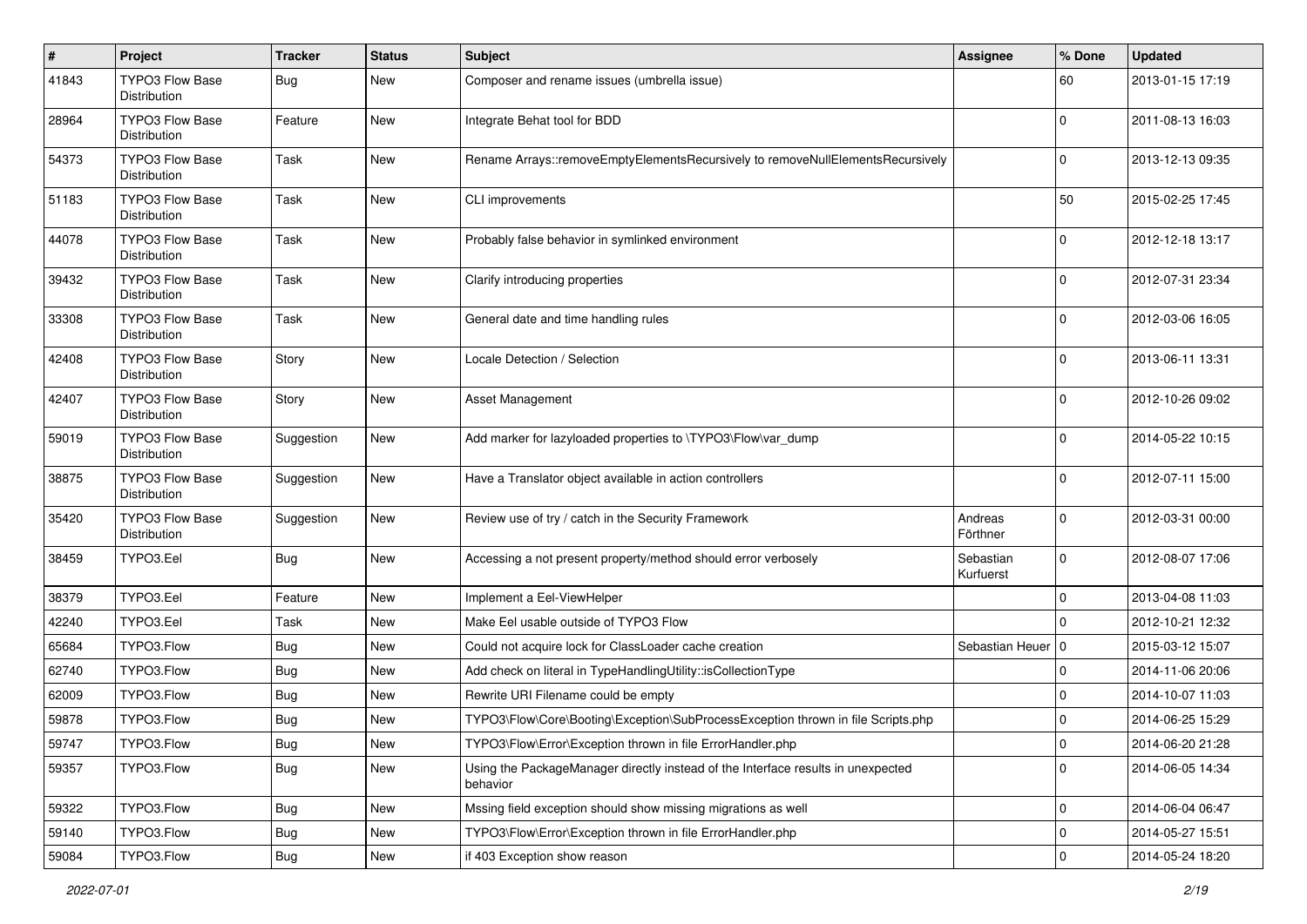| $\vert$ # | Project    | <b>Tracker</b> | <b>Status</b> | Subject                                                                                                              | <b>Assignee</b>  | % Done         | <b>Updated</b>   |
|-----------|------------|----------------|---------------|----------------------------------------------------------------------------------------------------------------------|------------------|----------------|------------------|
| 59049     | TYPO3.Flow | Bug            | New           | TYPO3\Flow\Error\Exception thrown in file ErrorHandler.php                                                           |                  | $\Omega$       | 2014-05-22 23:34 |
| 59023     | TYPO3.Flow | Bug            | <b>New</b>    | BooleanConverter should not convert empty values to boolean                                                          |                  | $\Omega$       | 2014-06-10 14:04 |
| 58996     | TYPO3.Flow | Bug            | New           | ResourceManager adding to persistence                                                                                |                  | $\Omega$       | 2014-06-25 14:38 |
| 58975     | TYPO3.Flow | Bug            | New           | Fix command for Linux in Qucikstart documentation                                                                    |                  | 100            | 2014-05-21 19:47 |
| 58927     | TYPO3.Flow | Bug            | New           | Overlapping ressouce definitions in Policy yaml resolved incorrectly                                                 |                  | $\Omega$       | 2014-05-19 15:19 |
| 58894     | TYPO3.Flow | Bug            | New           | MySQL max key length exceeded during Neos setup                                                                      |                  | $\Omega$       | 2014-05-17 22:37 |
| 58852     | TYPO3.Flow | Bug            | New           | TYPO3\Flow\Security\Exception\AccessDeniedException should clarify which action<br>fails to execute                  |                  | $\Omega$       | 2014-05-16 09:36 |
| 58744     | TYPO3.Flow | Bug            | New           | Can not split configuration in settings.yaml                                                                         |                  | $\Omega$       | 2014-05-14 12:06 |
| 58153     | TYPO3.Flow | Bug            | <b>New</b>    | Session - Scope, Property with interface annotation fails at wakeup                                                  |                  | $\Omega$       | 2014-04-24 12:46 |
| 57972     | TYPO3.Flow | Bug            | New           | Missing @ManyToOne in example for resource                                                                           |                  | $\Omega$       | 2014-04-16 06:32 |
| 57815     | TYPO3.Flow | Bug            | New           | Invalid resources are saved in the persistent resources folder                                                       |                  | $\Omega$       | 2014-04-10 22:02 |
| 57796     | TYPO3.Flow | Bug            | <b>New</b>    | $XLIFF$ Fails if id $==$ nodedata                                                                                    |                  | $\Omega$       | 2014-04-09 21:43 |
| 57450     | TYPO3.Flow | Bug            | New           | International E-Mail addresses (umlauts, etc.) are not validated correctly                                           |                  | $\Omega$       | 2014-04-30 14:58 |
| 57437     | TYPO3.Flow | Bug            | New           | Composer package replacement is not supported                                                                        |                  | $\Omega$       | 2014-03-30 23:12 |
| 57374     | TYPO3.Flow | Bug            | New           | Persisted entities saved in session are not resolved                                                                 |                  | $\mathbf 0$    | 2014-04-03 09:43 |
| 56573     | TYPO3.Flow | Bug            | <b>New</b>    | Converting by Flow\Identity                                                                                          |                  | $\Omega$       | 2014-04-09 13:10 |
| 56544     | TYPO3.Flow | Bug            | New           | FLOW Exception on tar package inclusion via composer                                                                 |                  | $\Omega$       | 2014-03-20 14:38 |
| 56107     | TYPO3.Flow | Bug            | New           | Property mapping configuration only supports one wildcard at a time                                                  |                  | $\Omega$       | 2014-02-19 10:33 |
| 55954     | TYPO3.Flow | Bug            | New           | Associations to ValueObjects should not be cascade all'd                                                             |                  | $\Omega$       | 2015-02-05 11:00 |
| 55937     | TYPO3.Flow | Bug            | <b>New</b>    | FlashMessage queue is lost                                                                                           |                  | $\Omega$       | 2014-02-12 17:03 |
| 54744     | TYPO3.Flow | Bug            | New           | System.log contains many NOTICE Flow The argument "workspace" declared in<br>pointcut does not exist in method TYPO3 |                  | $\Omega$       | 2014-02-12 09:07 |
| 54589     | TYPO3.Flow | Bug            | New           | Role parent is not removed from roles MM table                                                                       |                  | $\mathbf 0$    | 2013-12-24 15:32 |
| 54549     | TYPO3.Flow | <b>Bug</b>     | New           | PackageManager::createPackage is incompatible to PackageManagerInterface                                             |                  | $\mathbf 0$    | 2013-12-21 14:42 |
| 54458     | TYPO3.Flow | Bug            | New           | Missing Version Number in packages                                                                                   |                  | $\Omega$       | 2013-12-28 18:13 |
| 54451     | TYPO3.Flow | <b>Bug</b>     | New           | No functionality at Apache environments with suexec                                                                  |                  | $\Omega$       | 2014-01-01 18:22 |
| 54446     | TYPO3.Flow | <b>Bug</b>     | New           | Cache filebackend 'include once'                                                                                     |                  | $\Omega$       | 2014-01-29 15:22 |
| 54381     | TYPO3.Flow | <b>Bug</b>     | New           | TYPO3\Flow\Core\Booting\Exception\SubProcessException thrown in file Scripts.php                                     |                  | 0              | 2014-02-06 11:14 |
| 54181     | TYPO3.Flow | <b>Bug</b>     | New           | Use date default timezone get() instead of ini get('date.timezone')                                                  |                  | $\mathbf 0$    | 2015-06-01 18:54 |
| 54146     | TYPO3.Flow | <b>Bug</b>     | New           | Different sorting of arguments in ACL Patterns doesnt work                                                           | Christian Müller | $\overline{0}$ | 2013-12-02 19:23 |
| 54046     | TYPO3.Flow | <b>Bug</b>     | New           | Removal of ValueObjects from a ManyToMany relationship is not possible                                               |                  | $\mathbf 0$    | 2015-02-05 11:01 |
| 53851     | TYPO3.Flow | Bug            | New           | TYPO3\Flow\Core\Booting\Exception\SubProcessException thrown in file Scripts.php                                     |                  | 0              | 2014-01-01 00:00 |
| 53620     | TYPO3.Flow | <b>Bug</b>     | New           | Move Classes/TYPO3/Flow/Composer to own Package                                                                      |                  | $\mathbf 0$    | 2014-01-01 16:02 |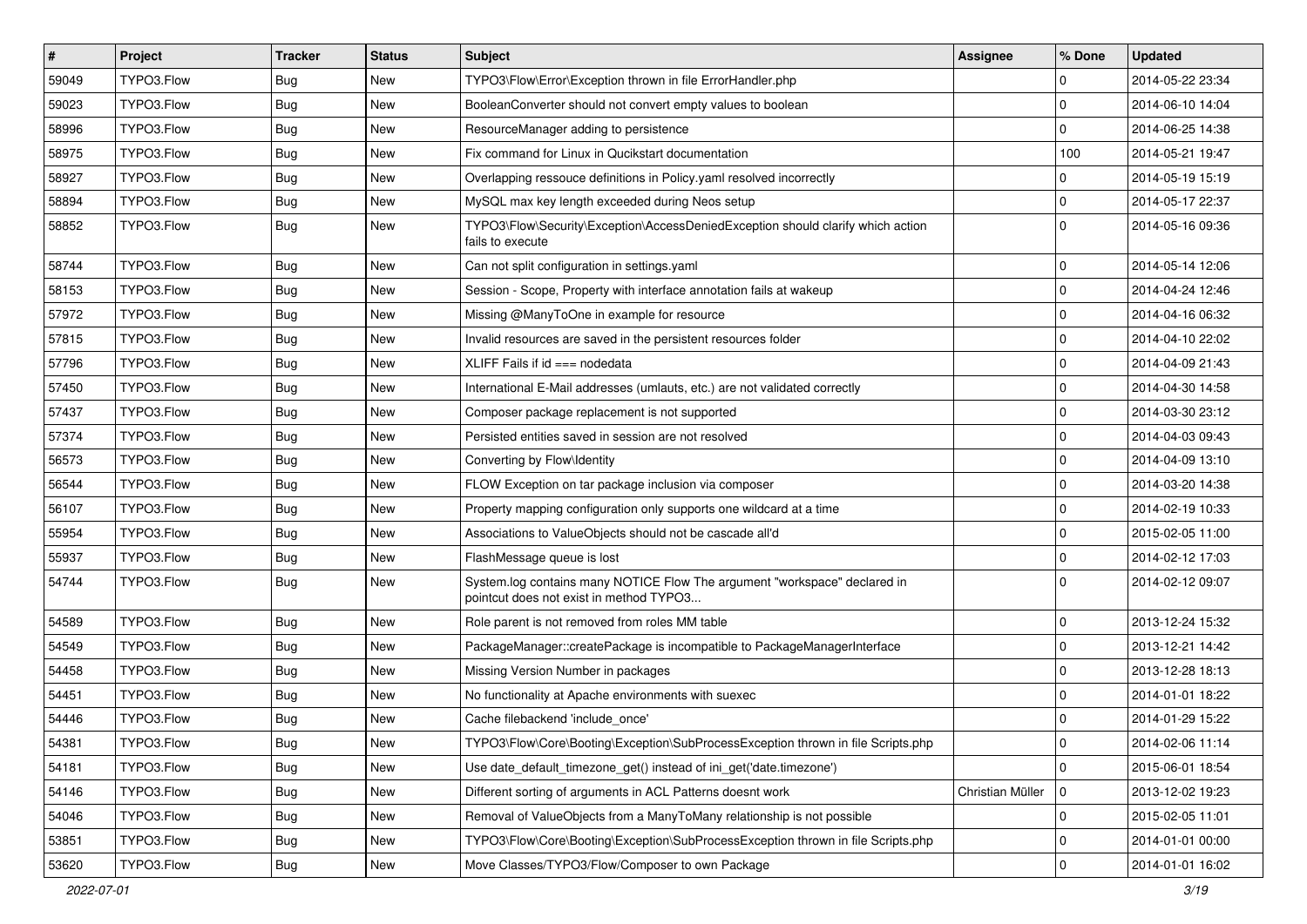| #     | Project    | <b>Tracker</b> | <b>Status</b> | Subject                                                                                                                                | <b>Assignee</b>      | % Done      | <b>Updated</b>   |
|-------|------------|----------------|---------------|----------------------------------------------------------------------------------------------------------------------------------------|----------------------|-------------|------------------|
| 53533 | TYPO3.Flow | Bug            | New           | Class reflection assumes reverse PSR-0, can lead to fail in autoloader                                                                 |                      | $\Omega$    | 2013-11-11 21:05 |
| 53262 | TYPO3.Flow | Bug            | New           | FileBakend have some race condition                                                                                                    | Dominique<br>Feyer   | $\mathbf 0$ | 2013-11-01 10:48 |
| 53224 | TYPO3.Flow | Bug            | New           | Constructor in subclass breaks call chain leading to missing identifier / uuid                                                         |                      | $\mathbf 0$ | 2013-10-30 12:06 |
| 53189 | TYPO3.Flow | <b>Bug</b>     | <b>New</b>    | Blog tutorial no longer works                                                                                                          | <b>Philipp Maier</b> | 0           | 2013-10-29 09:50 |
| 52945 | TYPO3.Flow | Bug            | New           | Excluded classes should only be excluded from reflection but still autoloaded                                                          |                      | $\mathbf 0$ | 2013-10-19 12:52 |
| 52909 | TYPO3.Flow | <b>Bug</b>     | New           | Class Loader fallback to non-proxy hides fatal errors                                                                                  |                      | $\mathbf 0$ | 2013-10-17 11:24 |
| 52430 | TYPO3.Flow | <b>Bug</b>     | New           | Cannot convert from UUID to auto-increment ID                                                                                          |                      | 0           | 2013-10-01 15:48 |
| 52185 | TYPO3.Flow | Bug            | New           | PositionalArraySorter should detect recursive dependencies                                                                             |                      | $\mathbf 0$ | 2013-09-23 13:02 |
| 52014 | TYPO3.Flow | Bug            | New           | Migration makes fields NOT NULL even though not true                                                                                   |                      | 0           | 2013-10-15 18:27 |
| 52005 | TYPO3.Flow | <b>Bug</b>     | New           | TYPO3\Flow\Error\Exception thrown in file ErrorHandler.php                                                                             |                      | $\mathbf 0$ | 2013-09-14 14:22 |
| 51972 | TYPO3.Flow | <b>Bug</b>     | New           | Joins for every deep property constraint make cartesian selection                                                                      | Adrian Föder         | 0           | 2013-09-13 10:04 |
| 51847 | TYPO3.Flow | <b>Bug</b>     | New           | Overiding controller actions with other required parameter sets results in fatal error.                                                |                      | $\mathbf 0$ | 2013-09-09 10:54 |
| 51811 | TYPO3.Flow | Bug            | New           | Improve session handle when the authenticated account is removed from persitance                                                       | Dominique<br>Feyer   | $\mathbf 0$ | 2014-03-27 12:21 |
| 51763 | TYPO3.Flow | Bug            | New           | HttpRequest always returns content of the current request                                                                              |                      | $\mathbf 0$ | 2015-02-20 12:53 |
| 51704 | TYPO3.Flow | Bug            | New           | TYPO3\Flow\Error\Exception thrown in file ErrorHandler.php                                                                             |                      | $\mathbf 0$ | 2013-09-17 08:42 |
| 51489 | TYPO3.Flow | Bug            | New           | Doctrine\Common\Annotations\AnnotationException thrown in file<br>AnnotationException.php                                              |                      | $\Omega$    | 2014-02-06 10:20 |
| 51312 | TYPO3.Flow | Bug            | New           | Default php error handler generates warning (when loading<br>TYPO3\Flow\Error\Exception class)                                         |                      | $\Omega$    | 2013-08-24 16:07 |
| 51188 | TYPO3.Flow | Bug            | New           | Doctrine does not respect AOP-injected properties                                                                                      |                      | $\mathbf 0$ | 2013-12-07 11:13 |
| 51120 | TYPO3.Flow | <b>Bug</b>     | New           | \TYPO3\Flow\Core\Booting::buildSubprocessCommand - wrong command if passed<br>more than one parameters                                 |                      | $\Omega$    | 2013-12-11 16:33 |
| 50869 | TYPO3.Flow | Bug            | <b>New</b>    | key() invoked on object                                                                                                                |                      | $\mathbf 0$ | 2013-08-07 13:18 |
| 50342 | TYPO3.Flow | Bug            | New           | PropertyMapper: Use of interface method before implementation check                                                                    |                      | 0           | 2013-07-23 16:42 |
| 49801 | TYPO3.Flow | Bug            | New           | TYPO3\Flow\Security\Exception\AccessDeniedException thrown in file<br>TYPO3_Flow_Security_Authorization_AccessDecisionVoterManager.php |                      | $\Omega$    | 2013-07-09 04:53 |
| 49780 | TYPO3.Flow | Bug            | <b>New</b>    | Roles are not synchronized                                                                                                             |                      | $\mathbf 0$ | 2013-07-08 10:11 |
| 49566 | TYPO3.Flow | Bug            | New           | NULL source values are not handled correctly                                                                                           | Adrian Föder         | $\mathbf 0$ | 2013-07-02 08:21 |
| 49423 | TYPO3.Flow | <b>Bug</b>     | New           | Role name and packageKey are not accessible                                                                                            |                      | 0           | 2013-09-05 10:26 |
| 49373 | TYPO3.Flow | <b>Bug</b>     | New           | Methods policy with key "Controllers" is ignored                                                                                       |                      | 0           | 2013-06-24 10:03 |
| 49372 | TYPO3.Flow | <b>Bug</b>     | New           | ObjectConverter ignores implemented interface when mapping subtype                                                                     |                      | 0           | 2013-06-24 09:24 |
| 48898 | TYPO3.Flow | <b>Bug</b>     | New           | configuration for roles fails if one of Policy.yaml files contain empty "roles array"                                                  | Christian Müller     | 0           | 2013-06-05 19:06 |
| 48873 | TYPO3.Flow | Bug            | New           | Error when calling resourceManager->deleteResource on unpublished Resource                                                             |                      | $\mathbf 0$ | 2013-06-05 13:46 |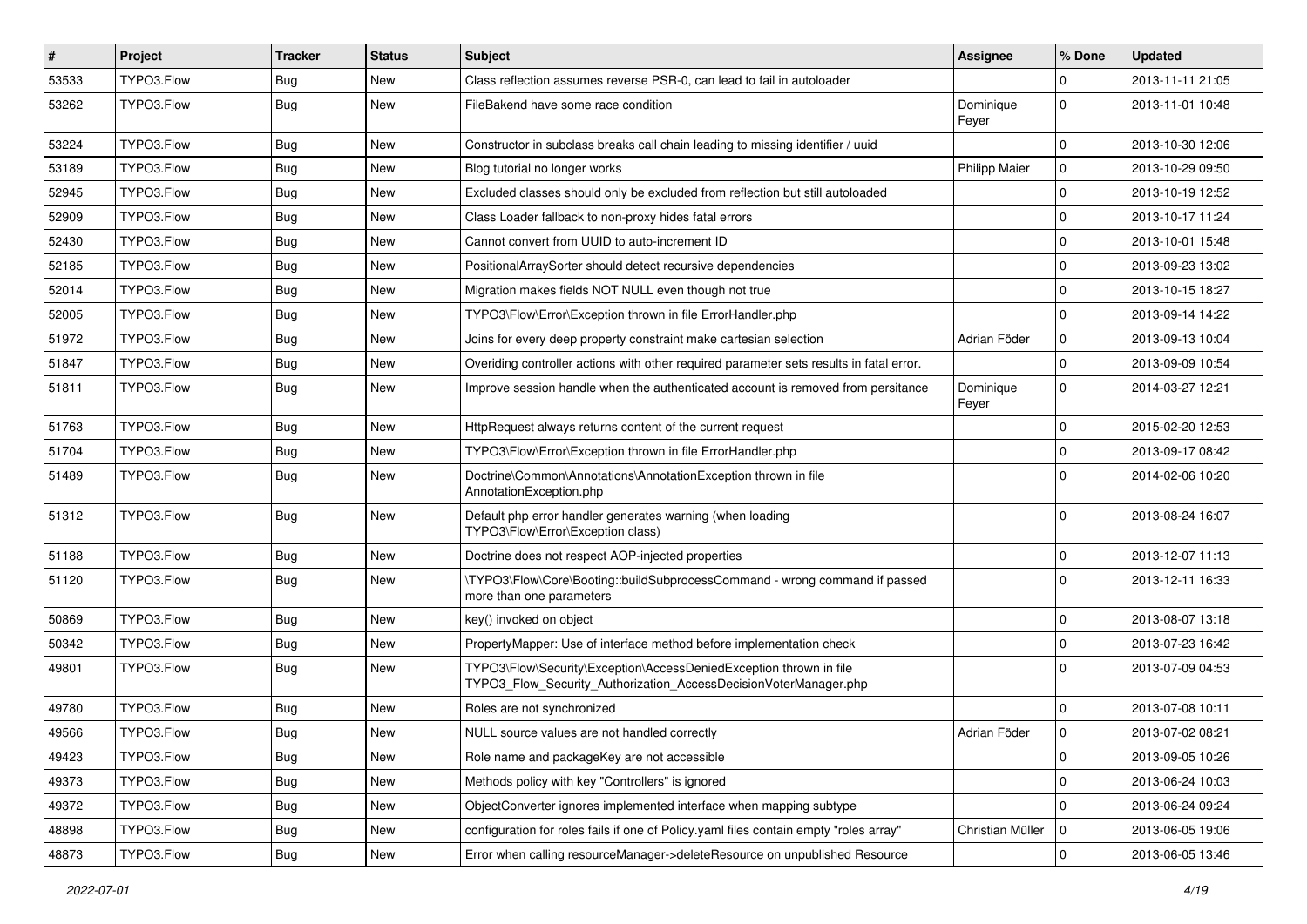| $\pmb{\#}$ | Project    | <b>Tracker</b> | <b>Status</b> | <b>Subject</b>                                                                                          | <b>Assignee</b>     | % Done      | <b>Updated</b>   |
|------------|------------|----------------|---------------|---------------------------------------------------------------------------------------------------------|---------------------|-------------|------------------|
| 48430      | TYPO3.Flow | Bug            | New           | Default validator-messages are not correctly formatted                                                  |                     | $\Omega$    | 2013-05-22 00:36 |
| 48429      | TYPO3.Flow | Bug            | <b>New</b>    | Remove- and update-actions on repository are not persisted                                              |                     | $\Omega$    | 2013-05-24 18:44 |
| 48093      | TYPO3.Flow | <b>Bug</b>     | New           | AbstractCompositeValidators memory consumption continuously grow                                        |                     | l 0         | 2013-05-21 11:49 |
| 47950      | TYPO3.Flow | <b>Bug</b>     | New           | import of remote resources                                                                              |                     | $\Omega$    | 2013-05-21 11:52 |
| 47487      | TYPO3.Flow | Bug            | New           | Functional test classes in package without classes are not compiled                                     |                     | $\Omega$    | 2013-05-21 12:19 |
| 47429      | TYPO3.Flow | <b>Bug</b>     | New           | Global policy files no longer allowed                                                                   |                     | $\mathbf 0$ | 2013-07-14 19:20 |
| 47073      | TYPO3.Flow | <b>Bug</b>     | New           | Cookie causes Error after Update                                                                        |                     | $\Omega$    | 2014-12-16 11:59 |
| 46716      | TYPO3.Flow | Bug            | New           | Empty class names in DependencyInjection proxy code when using Caches /<br>Factory-created dependencies |                     | $\Omega$    | 2013-05-21 13:22 |
| 46689      | TYPO3.Flow | Bug            | New           | The new ClassLoader swallows Fatal Errors                                                               | <b>Marc Neuhaus</b> | l 0         | 2013-05-14 09:21 |
| 46120      | TYPO3.Flow | <b>Bug</b>     | New           | Important step missing in the installation chapter                                                      |                     | l 0         | 2013-03-08 10:23 |
| 46097      | TYPO3.Flow | Bug            | New           | Logged in user gets session of an other logged in user                                                  | Robert Lemke        | l 0         | 2013-03-07 12:52 |
| 46066      | TYPO3.Flow | Bug            | New           | Currency formatter uses wrong format for ISO 4217 currency codes                                        |                     | $\mathbf 0$ | 2013-03-06 16:29 |
| 46010      | TYPO3.Flow | <b>Bug</b>     | New           | Generating a DiscriminatorMap with base class in different namespace does not work                      |                     | $\mathbf 0$ | 2013-03-04 12:30 |
| 45917      | TYPO3.Flow | <b>Bug</b>     | New           | RoutePartHandler transliteration must be improved                                                       |                     | $\Omega$    | 2014-02-17 09:13 |
| 45669      | TYPO3.Flow | <b>Bug</b>     | New           | PersistentObjectConverter does not convert ValueObjects by identity                                     |                     | l 0         | 2013-02-20 17:59 |
| 45640      | TYPO3.Flow | <b>Bug</b>     | New           | Every relation is set to cascade=all if the related entity is no aggregate root                         |                     | l 0         | 2013-02-20 15:31 |
| 45623      | TYPO3.Flow | Bug            | New           | SQL error when calling TYPO3.Blog Setup controller                                                      |                     | $\Omega$    | 2013-02-21 12:16 |
| 45611      | TYPO3.Flow | <b>Bug</b>     | New           | Destruction of session after logout should be configurable                                              |                     | $\mathbf 0$ | 2013-02-19 16:41 |
| 45386      | TYPO3.Flow | Bug            | New           | Package::buildArrayOfClassFiles tries to determine class names from file paths                          |                     | $\Omega$    | 2013-02-11 19:54 |
| 45272      | TYPO3.Flow | <b>Bug</b>     | New           | Related Value Objects get deleted by default cascading                                                  |                     | l 0         | 2013-02-08 13:50 |
| 45249      | TYPO3.Flow | <b>Bug</b>     | New           | Update composer project-create command listing                                                          |                     | $\mathbf 0$ | 2013-02-07 15:17 |
| 45041      | TYPO3.Flow | Bug            | New           | Set file permissions doesnt work                                                                        |                     | $\mathbf 0$ | 2013-08-14 15:35 |
| 44361      | TYPO3.Flow | <b>Bug</b>     | New           | TYPO3\Flow\I18n\Formatter\DatetimeFormatter - caching DATETIME type                                     |                     | l 0         | 2013-08-14 15:35 |
| 44244      | TYPO3.Flow | <b>Bug</b>     | New           | defaultOrderings aren't applied on related objects                                                      |                     | l 0         | 2013-01-09 18:41 |
| 44186      | TYPO3.Flow | Bug            | New           | Request does not accept custom Content-Type                                                             |                     | $\mathbf 0$ | 2013-08-14 15:35 |
| 44185      | TYPO3.Flow | <b>Bug</b>     | New           | XML body always need a root node                                                                        |                     | l 0         | 2013-08-14 15:35 |
| 44184      | TYPO3.Flow | <b>Bug</b>     | New           | Request arguments are not merged correctly for single object actions                                    |                     | l 0         | 2013-08-14 15:35 |
| 44148      | TYPO3.Flow | Bug            | New           | Documentation for executeCommand() needs clarification                                                  |                     | l 0         | 2013-08-14 15:35 |
| 43967      | TYPO3.Flow | Bug            | New           | Error in evaluating orphanRemoval in Flow Annotation driver                                             |                     | 0           | 2013-01-03 11:00 |
| 43947      | TYPO3.Flow | <b>Bug</b>     | New           | Redirect to login after Session timeout                                                                 |                     | 0           | 2012-12-13 12:35 |
| 43541      | TYPO3.Flow | <b>Bug</b>     | New           | Incomplete classes path detection for PSR-0                                                             |                     | 0           | 2013-08-14 15:35 |
| 42606      | TYPO3.Flow | Bug            | New           | Content Security with nested objects                                                                    |                     | 0           | 2012-12-13 12:35 |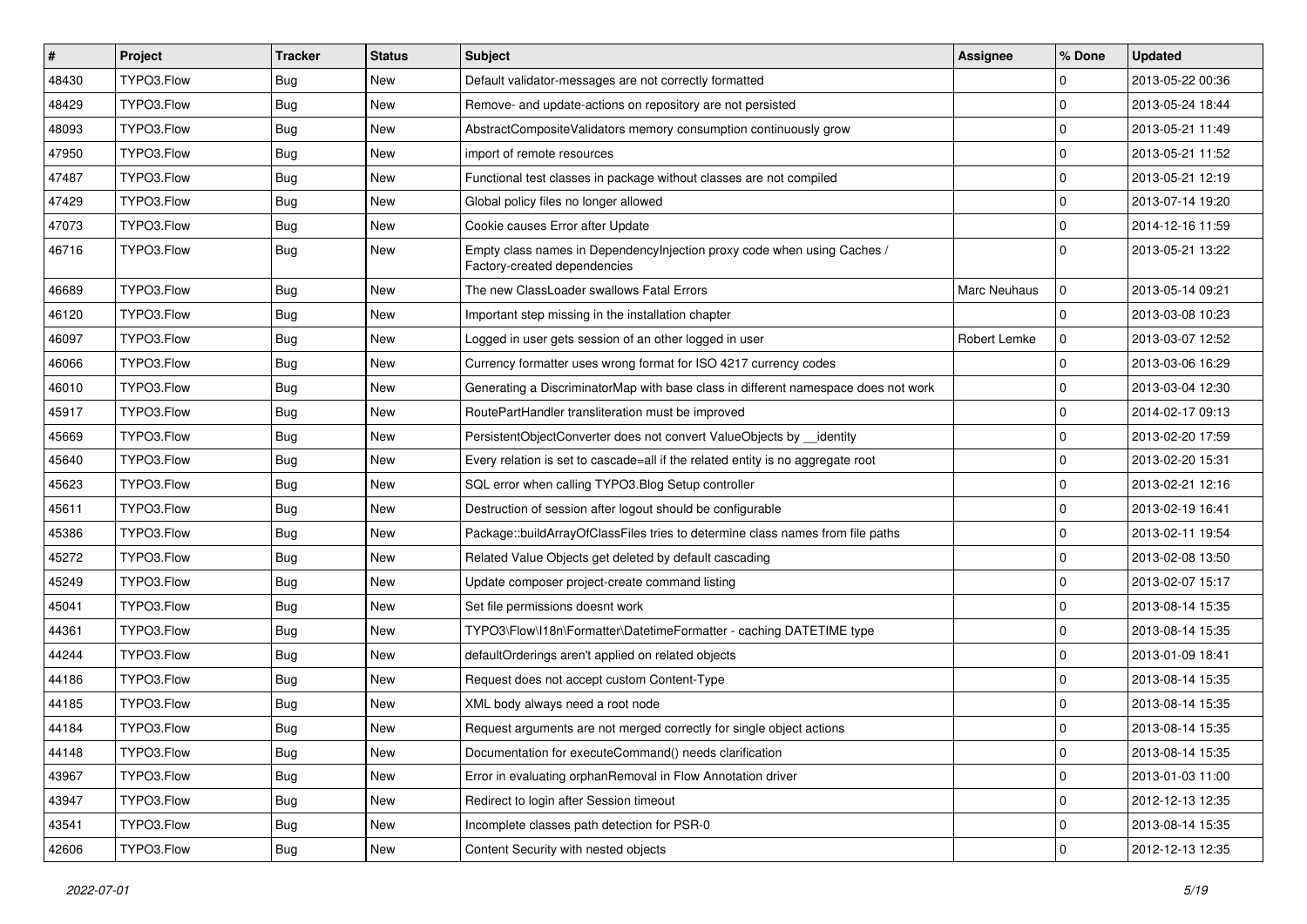| $\vert$ # | Project    | <b>Tracker</b> | <b>Status</b> | Subject                                                                                              | <b>Assignee</b> | % Done      | <b>Updated</b>   |
|-----------|------------|----------------|---------------|------------------------------------------------------------------------------------------------------|-----------------|-------------|------------------|
| 42520     | TYPO3.Flow | <b>Bug</b>     | New           | Cache must be flushed globally for package state changes                                             |                 | 0           | 2015-02-25 17:45 |
| 42101     | TYPO3.Flow | <b>Bug</b>     | New           | Proxyclasses are not rebuild in Development context unless cache is empty                            |                 | $\mathbf 0$ | 2013-08-14 15:35 |
| 41496     | TYPO3.Flow | <b>Bug</b>     | New           | Upload identical Resources, deleting fails                                                           |                 | 0           | 2012-10-01 17:57 |
| 41148     | TYPO3.Flow | Bug            | New           | Converting of ValueObjects                                                                           |                 | $\mathbf 0$ | 2012-12-13 12:35 |
| 40283     | TYPO3.Flow | Bug            | New           | New constructor in grandparent class not called                                                      |                 | 0           | 2012-12-13 12:35 |
| 39791     | TYPO3.Flow | <b>Bug</b>     | New           | Reflection data of old aspect is not removed                                                         |                 | $\mathbf 0$ | 2013-08-14 15:40 |
| 39674     | TYPO3.Flow | Bug            | New           | \TYPO3\FLOW3\var dump behaves weird in controller actions doing return                               |                 | 0           | 2012-08-10 10:09 |
| 39414     | TYPO3.Flow | Bug            | New           | Security Documentation                                                                               |                 | $\mathbf 0$ | 2012-12-15 21:41 |
| 39096     | TYPO3.Flow | Bug            | New           | Unnecessary compile invoked in non production context?                                               |                 | $\mathbf 0$ | 2013-08-14 15:35 |
| 38980     | TYPO3.Flow | <b>Bug</b>     | New           | ActionController: behavior of required arguments is not consistent                                   |                 | $\mathbf 0$ | 2014-05-27 14:14 |
| 37571     | TYPO3.Flow | <b>Bug</b>     | New           | Inherited proxies fail when implementing clone                                                       |                 | $\mathbf 0$ | 2012-06-04 12:15 |
| 37564     | TYPO3.Flow | Bug            | New           | Validation of Parent Object containing properties of type ManyToOne and ManyToMany<br>to same Target |                 | $\mathbf 0$ | 2012-05-29 11:55 |
| 37473     | TYPO3.Flow | Bug            | New           | Subsequent Exceptions related to Doctrine Entity Manager makes it snap shut                          |                 | $\mathbf 0$ | 2012-10-25 10:29 |
| 37316     | TYPO3.Flow | <b>Bug</b>     | New           | Use findBestMatchingLocale instead of getDefaultLocale?                                              |                 | $\mathbf 0$ | 2012-05-20 09:35 |
| 36804     | TYPO3.Flow | <b>Bug</b>     | New           | Orphaned entities within aggregates are not removed                                                  |                 | 0           | 2012-05-03 11:54 |
| 36634     | TYPO3.Flow | <b>Bug</b>     | New           | Reconstituted entities do not have their properties set when initializeObject() is called            |                 | $\mathbf 0$ | 2012-04-26 21:28 |
| 36633     | TYPO3.Flow | <b>Bug</b>     | New           | Reconstituted entities should not have the FLOW3_Persistence_clone property set                      |                 | 0           | 2012-04-26 21:24 |
| 36508     | TYPO3.Flow | <b>Bug</b>     | New           | <b>AuthenticationProvider Request Patterns</b>                                                       |                 | $\mathbf 0$ | 2012-04-24 12:39 |
| 36495     | TYPO3.Flow | Bug            | New           | HTTP Response is sent before persistence preventing Exceptions to be displayed on<br>redirect        |                 | $\Omega$    | 2012-04-24 00:28 |
| 35831     | TYPO3.Flow | Bug            | New           | Deleting or unpublishing of a resource deletes all published symlinks<br>(Web/_Resources/Persistent) |                 | $\Omega$    | 2012-04-11 09:31 |
| 35720     | TYPO3.Flow | <b>Bug</b>     | New           | Access denied Exception for widget links to actions with a policy                                    |                 | 0           | 2012-10-25 14:08 |
| 35083     | TYPO3.Flow | Bug            | New           | involving SecurityContext in Widget's __wakeup situation leads to an exception                       |                 | $\mathbf 0$ | 2012-03-21 13:06 |
| 34404     | TYPO3.Flow | <b>Bug</b>     | New           | JsonView transformObject does not respect_descendAll configuration                                   |                 | 0           | 2012-02-29 01:12 |
| 33465     | TYPO3.Flow | <b>Bug</b>     | New           | Some vital commands to recover the system fail when recovery is needed                               |                 | $\mathbf 0$ | 2012-01-26 15:51 |
| 33293     | TYPO3.Flow | <b>Bug</b>     | New           | Injection to private variable results in injection of the the wrong class                            |                 | $\mathbf 0$ | 2012-01-18 16:41 |
| 33078     | TYPO3.Flow | Bug            | New           | No Redirect to Login                                                                                 |                 | 0           | 2012-03-07 17:45 |
| 33055     | TYPO3.Flow | <b>Bug</b>     | New           | AccessDeniedException instead of WebRedirect                                                         |                 | $\mathbf 0$ | 2014-04-17 15:54 |
| 32869     | TYPO3.Flow | <b>Bug</b>     | New           | Security config tokenClass doesnt throw exception if not found the class                             |                 | $\mathbf 0$ | 2012-03-19 10:53 |
| 32105     | TYPO3.Flow | <b>Bug</b>     | New           | IgnoreValidation ignored if ACL is set for this controller action                                    |                 | $\mathbf 0$ | 2011-11-26 11:22 |
| 31210     | TYPO3.Flow | Bug            | New           | constructor of proxy class not compatible with interfaces defening a constructor                     |                 | 0           | 2011-11-07 22:02 |
| 31002     | TYPO3.Flow | Bug            | New           | Generated __sleep method handles static properties as members.                                       |                 | $\mathbf 0$ | 2011-10-21 13:20 |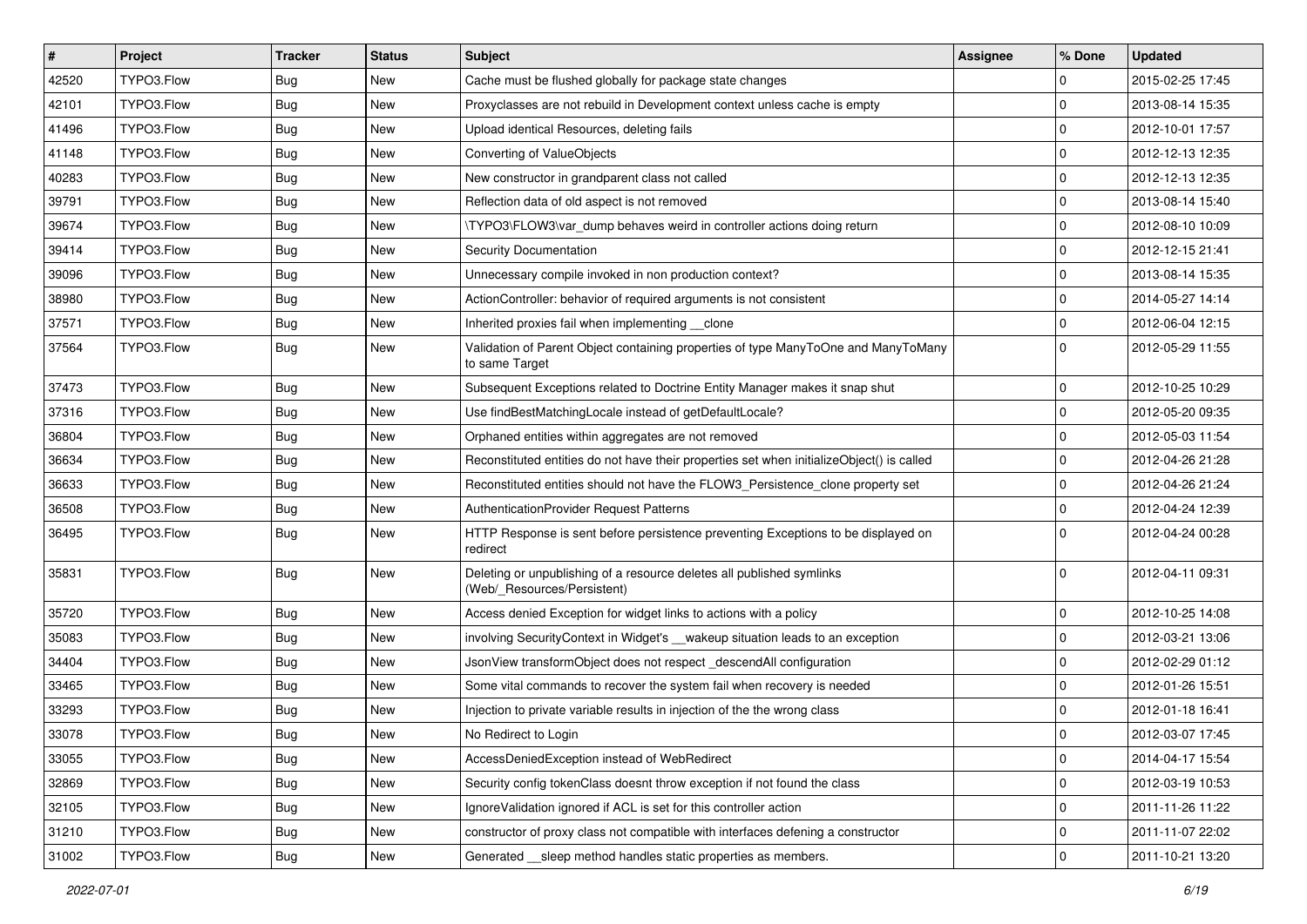| #     | Project    | <b>Tracker</b> | <b>Status</b> | Subject                                                                                                                                                 | <b>Assignee</b>  | % Done       | <b>Updated</b>   |
|-------|------------|----------------|---------------|---------------------------------------------------------------------------------------------------------------------------------------------------------|------------------|--------------|------------------|
| 30425 | TYPO3.Flow | <b>Bug</b>     | New           | New methods are not updated in Policies during Development                                                                                              |                  | 0            | 2011-10-21 13:20 |
| 30424 | TYPO3.Flow | <b>Bug</b>     | New           | Forward object arguments with changes                                                                                                                   |                  | $\mathbf 0$  | 2011-10-21 13:20 |
| 29425 | TYPO3.Flow | <b>Bug</b>     | New           | Deletion of a blog post with resources fails with FK constraint error                                                                                   |                  | $\mathbf 0$  | 2011-10-21 13:20 |
| 29405 | TYPO3.Flow | <b>Bug</b>     | New           | When storing a new entity inside the session, it will be fully serialized instead of just the<br>reference being stored                                 |                  | $\mathbf 0$  | 2013-04-04 11:34 |
| 27045 | TYPO3.Flow | <b>Bug</b>     | New           | Introduced properties are not available in the reflection service during a compile run                                                                  |                  | $\mathbf 0$  | 2013-12-07 11:14 |
| 25988 | TYPO3.Flow | <b>Bug</b>     | New           | Useless proxies are built for some classes                                                                                                              |                  | $\mathbf 0$  | 2011-10-21 13:20 |
| 10678 | TYPO3.Flow | Bug            | New           | ReflectionService doesn't reflect methods of child classes correctly when they get<br>reflected before their parent class in the initialization process |                  | $\Omega$     | 2011-10-21 13:20 |
| 2974  | TYPO3.Flow | Bug            | New           | Aspect / Proxy Cache is not emptied automatically if an interface used for introduction<br>was modified                                                 | Robert Lemke     | $\mathbf 0$  | 2011-10-21 13:20 |
| 64842 | TYPO3.Flow | Feature        | New           | Validation of Property should also happen before Property Mapping.                                                                                      |                  | $\mathbf 0$  | 2015-02-04 10:35 |
| 59244 | TYPO3.Flow | Feature        | New           | Message or Container needs context                                                                                                                      |                  | 0            | 2014-05-31 11:47 |
| 58622 | TYPO3.Flow | Feature        | New           | Clearer Exception: Array to string conversion                                                                                                           |                  | $\mathbf 0$  | 2016-06-13 18:15 |
| 58579 | TYPO3.Flow | Feature        | New           | Adding own environment constants to Flow                                                                                                                |                  | 50           | 2014-05-06 22:14 |
| 57763 | TYPO3.Flow | Feature        | New           | Allow controller / package / action as params in<br>\TYPO3\Fluid\ViewHelpers\Form\ButtonViewHelper                                                      |                  | 0            | 2014-04-09 12:43 |
| 56916 | TYPO3.Flow | Feature        | <b>New</b>    | Support PATCH request method as of RFC5789                                                                                                              |                  | $\mathbf{0}$ | 2014-03-14 16:50 |
| 56744 | TYPO3.Flow | Feature        | New           | stay logged in                                                                                                                                          |                  | $\mathbf 0$  | 2014-03-27 12:17 |
| 56639 | TYPO3.Flow | Feature        | New           | Implement "getPrivateStorageUriByResource()" for recieving (image-) file URIs                                                                           | Robert Lemke     | $\mathbf 0$  | 2014-03-07 10:06 |
| 56556 | TYPO3.Flow | Feature        | <b>New</b>    | support has Property and is Property                                                                                                                    |                  | 0            | 2014-04-08 00:34 |
| 56486 | TYPO3.Flow | Feature        | New           | Optimize the ObjectManager for performance                                                                                                              |                  | $\mathbf 0$  | 2014-03-04 17:33 |
| 56036 | TYPO3.Flow | Feature        | New           | Optimize autoloading                                                                                                                                    |                  | $\Omega$     | 2014-03-03 11:15 |
| 55870 | TYPO3.Flow | Feature        | New           | Enhance f:form.textfield or add a f:form.datefield VH with enhanced validation and<br>propertymapping                                                   | Christian Müller | $\mathbf 0$  | 2014-04-15 12:32 |
| 55831 | TYPO3.Flow | Feature        | New           | Different scenarios for session settings                                                                                                                |                  | $\mathbf 0$  | 2014-02-10 11:21 |
| 55719 | TYPO3.Flow | Feature        | New           | Support additional Resource Folders                                                                                                                     |                  | $\mathbf 0$  | 2014-02-06 11:38 |
| 55199 | TYPO3.Flow | Feature        | New           | Avoid Buffering of Shell output                                                                                                                         |                  | $\mathbf 0$  | 2014-03-31 12:34 |
| 53177 | TYPO3.Flow | Feature        | New           | entity resource policy value support for `this`                                                                                                         |                  | 0            | 2014-05-20 09:22 |
| 52590 | TYPO3.Flow | Feature        | New           | Provide a way to get the Doctrine QueryBuilder                                                                                                          |                  | 0            | 2013-10-11 10:39 |
| 51459 | TYPO3.Flow | Feature        | New           | Allow catching of particular exceptions on property mapping                                                                                             |                  | $\mathsf{O}$ | 2013-10-22 13:44 |
| 50901 | TYPO3.Flow | Feature        | New           | @IgnoreValidation also for class fields                                                                                                                 |                  | $\mathbf 0$  | 2014-02-21 10:01 |
| 50262 | TYPO3.Flow | Feature        | New           | Add Keywords to composer Json                                                                                                                           |                  | $\mathsf{O}$ | 2013-07-21 22:49 |
| 49050 | TYPO3.Flow | Feature        | New           | Allow Subqueries in QueryInterface                                                                                                                      |                  | 0            | 2013-06-12 10:43 |
| 49039 | TYPO3.Flow | Feature        | New           | RFC: Use PSR-3 logger interface in Flow                                                                                                                 |                  | $\pmb{0}$    | 2013-07-10 15:19 |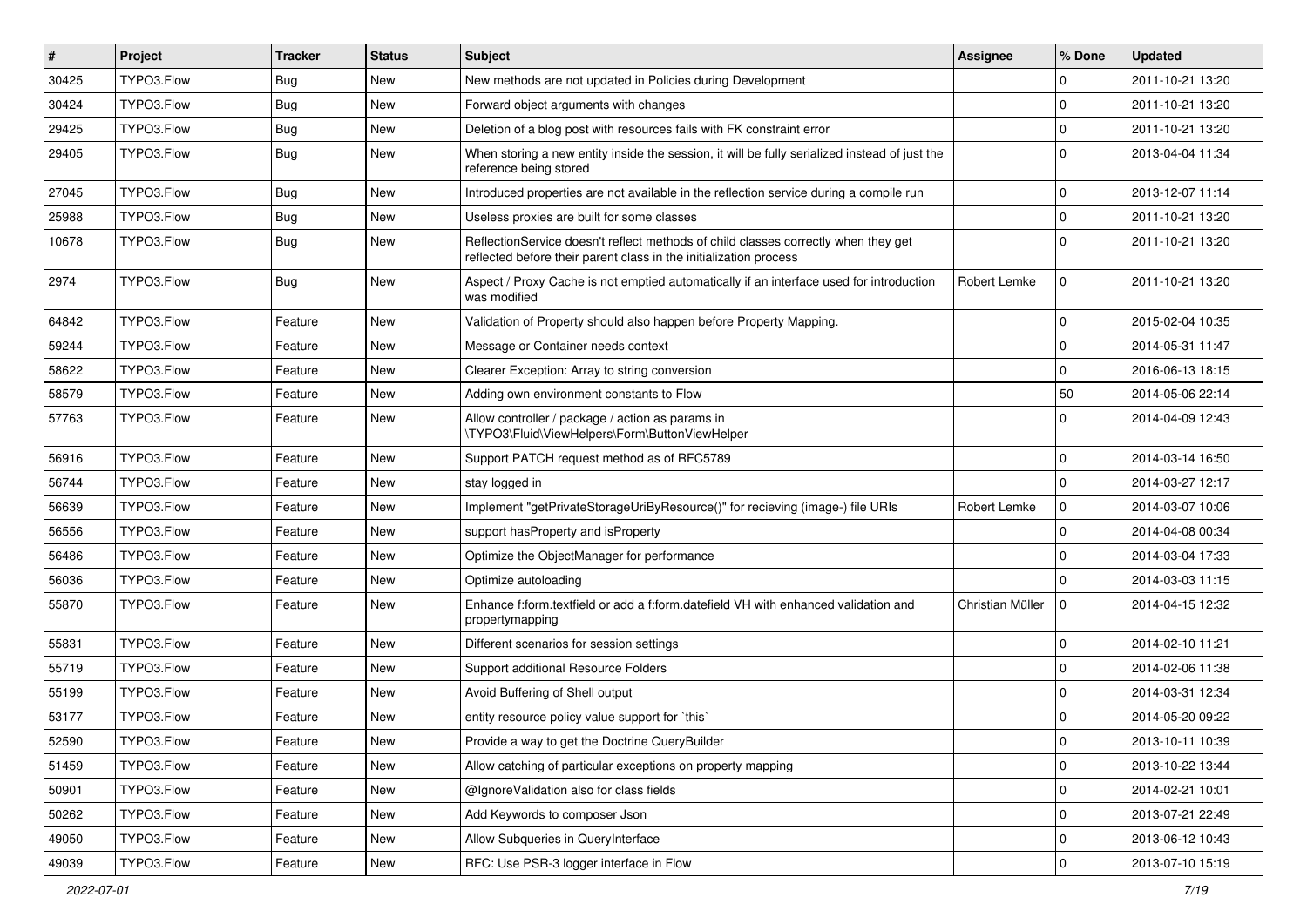| $\vert$ # | Project    | <b>Tracker</b> | <b>Status</b> | <b>Subject</b>                                                                                    | <b>Assignee</b>       | % Done      | <b>Updated</b>   |
|-----------|------------|----------------|---------------|---------------------------------------------------------------------------------------------------|-----------------------|-------------|------------------|
| 48862     | TYPO3.Flow | Feature        | New           | Possibility to exclude package from file monitoring                                               |                       | 0           | 2013-06-05 10:03 |
| 48409     | TYPO3.Flow | Feature        | New           | Introduce new Annotation "Slot" for wiring signal and slots                                       |                       | 0           | 2013-05-23 19:02 |
| 47951     | TYPO3.Flow | Feature        | New           | Warn if persistence stack is not empty at the end of a get-request                                |                       | 0           | 2013-05-21 13:28 |
| 47456     | TYPO3.Flow | Feature        | New           | ManyToOne and OneToOne Relations of Objects passed as Action Argument are<br>loaded automatically |                       | 0           | 2013-08-28 15:11 |
| 47404     | TYPO3.Flow | Feature        | New           | Add getters and setters methods for introduced properties                                         |                       | 0           | 2013-05-21 13:28 |
| 47273     | TYPO3.Flow | Feature        | <b>New</b>    | Support mapping properties with differing types for setter and property                           |                       | 0           | 2013-05-21 13:28 |
| 47075     | TYPO3.Flow | Feature        | New           | Make Exception more meaningful                                                                    |                       | 0           | 2013-05-21 13:28 |
| 46910     | TYPO3.Flow | Feature        | New           | Composer integration - PackageStates.php                                                          |                       | 0           | 2013-05-21 13:28 |
| 46816     | TYPO3.Flow | Feature        | New           | Add xcache cache backend                                                                          |                       | 0           | 2013-05-21 13:28 |
| 46371     | TYPO3.Flow | Feature        | New           | Support compilation of static information in proxy classes                                        | Christopher<br>Hlubek | 0           | 2013-03-16 21:26 |
| 46318     | TYPO3.Flow | Feature        | New           | [caching framework] Extend cache interface to handle multiple entries                             |                       | 0           | 2013-03-15 12:19 |
| 46216     | TYPO3.Flow | Feature        | New           | Add wincache cache backend                                                                        |                       | 0           | 2013-03-12 20:55 |
| 46063     | TYPO3.Flow | Feature        | New           | Implement username password provider with "remember me" persistent cookie                         | Christopher<br>Hlubek | 0           | 2014-09-23 00:26 |
| 46050     | TYPO3.Flow | Feature        | New           | To decouple log file writing at Logger->logException                                              |                       | 0           | 2013-03-05 21:43 |
| 45409     | TYPO3.Flow | Feature        | New           | Support validation of abstract nested properties                                                  |                       | 0           | 2013-05-21 13:28 |
| 45103     | TYPO3.Flow | Feature        | New           | Make static resource URI generation available outside of Fluid                                    |                       | 0           | 2013-02-03 13:16 |
| 44891     | TYPO3.Flow | Feature        | New           | Routes should be able to enforce http/https protocol                                              |                       | 0           | 2014-05-14 19:55 |
| 44738     | TYPO3.Flow | Feature        | New           | Re-Validation of argument's custom validators                                                     |                       | $\mathbf 0$ | 2013-01-23 09:19 |
| 44563     | TYPO3.Flow | Feature        | New           | Logged in users via HTTP Basic always get re-authenticated                                        |                       | 0           | 2013-01-16 11:28 |
| 44123     | TYPO3.Flow | Feature        | New           | Make the "Flow requires the PHP setting "date.timezone"" error more beautiful                     |                       | 0           | 2013-12-25 01:55 |
| 43841     | TYPO3.Flow | Feature        | New           | Add package support to validation errors                                                          |                       | 0           | 2012-12-10 16:20 |
| 43572     | TYPO3.Flow | Feature        | New           | Uri should support manipulation of query arguments                                                |                       | 0           | 2012-12-04 09:55 |
| 41420     | TYPO3.Flow | Feature        | New           | Support entity versioning                                                                         |                       | $\mathbf 0$ | 2012-09-27 14:11 |
| 39788     | TYPO3.Flow | Feature        | New           | RFC: Repository based NotExistsValidator                                                          |                       | 0           | 2012-08-14 16:14 |
| 39088     | TYPO3.Flow | Feature        | New           | Add a sqnalslot before compilation                                                                |                       | 0           | 2012-12-11 10:30 |
| 38222     | TYPO3.Flow | Feature        | New           | Step execution signals with concrete name                                                         |                       | 0           | 2013-02-21 16:39 |
| 38065     | TYPO3.Flow | Feature        | New           | Implement content security for DQL queries                                                        | Andreas<br>Förthner   | 0           | 2013-05-21 13:28 |
| 37885     | TYPO3.Flow | Feature        | New           | Add CLI to show the object-configuration for a FLOW3 object-name                                  | <b>Martin Ficzel</b>  | 0           | 2013-05-21 13:28 |
| 37846     | TYPO3.Flow | Feature        | New           | Should be able to declare more than one controllerObjectName per requestPatterns                  |                       | $\mathbf 0$ | 2012-06-11 11:10 |
| 37279     | TYPO3.Flow | Feature        | New           | Request PropertyMapping                                                                           |                       | 0           | 2012-05-18 16:06 |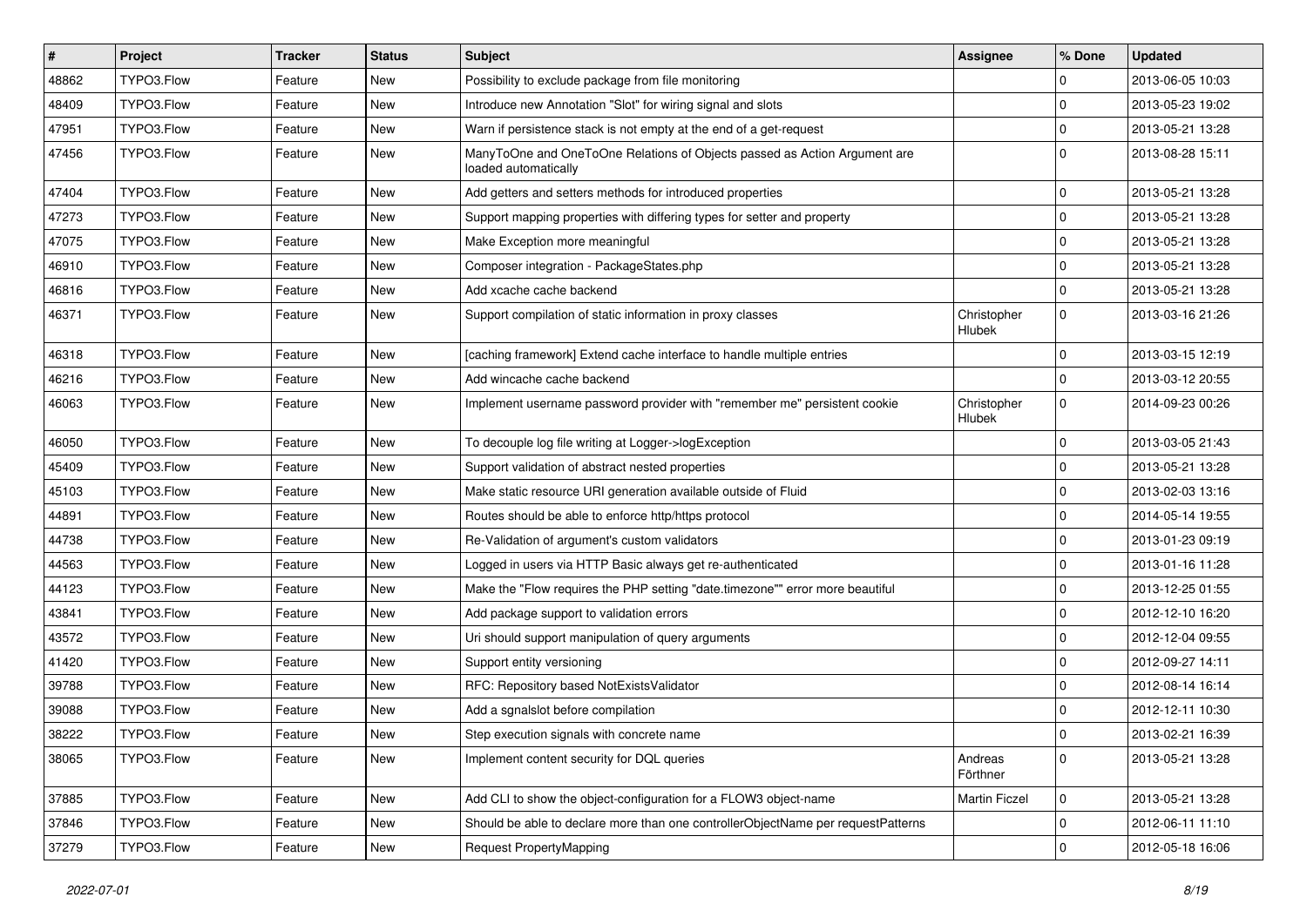| $\vert$ # | Project    | <b>Tracker</b> | <b>Status</b> | Subject                                                                                                    | <b>Assignee</b>     | % Done              | <b>Updated</b>   |
|-----------|------------|----------------|---------------|------------------------------------------------------------------------------------------------------------|---------------------|---------------------|------------------|
| 36955     | TYPO3.Flow | Feature        | New           | Add type filter to var_dump()                                                                              |                     | $\mathbf 0$         | 2012-05-08 16:39 |
| 36510     | TYPO3.Flow | Feature        | New           | Firewall Redirect?                                                                                         |                     | 0                   | 2012-04-24 12:57 |
| 36509     | TYPO3.Flow | Feature        | New           | redirectToUri to an uri with acl forces a 403 because of missing csrf token.                               |                     | $\mathbf 0$         | 2012-04-24 12:44 |
| 35783     | TYPO3.Flow | Feature        | New           | Lifecycle method after property mapping                                                                    |                     | $\mathbf 0$         | 2012-04-08 21:01 |
| 35781     | TYPO3.Flow | Feature        | <b>New</b>    | Model validation                                                                                           |                     | 0                   | 2012-04-08 17:06 |
| 35388     | TYPO3.Flow | Feature        | New           | Use the current package as default for translations within controllers                                     |                     | 0                   | 2013-12-03 23:12 |
| 34816     | TYPO3.Flow | Feature        | New           | Long text encryption                                                                                       |                     | $\mathbf 0$         | 2012-03-14 08:33 |
| 34133     | TYPO3.Flow | Feature        | New           | RFC: Handle Semicolons in Path part of URIs as Scoped Path Parameters                                      |                     | $\mathbf 0$         | 2012-02-21 15:17 |
| 33710     | TYPO3.Flow | Feature        | New           | Configuration based on Domain                                                                              |                     | $\pmb{0}$           | 2012-02-06 16:08 |
| 33587     | TYPO3.Flow | Feature        | New           | Automatically remove unused Resources                                                                      |                     | $\mathbf 0$         | 2013-11-11 18:21 |
| 33049     | TYPO3.Flow | Feature        | New           | Allow configuration of context without environment variable (needed for IIS)                               |                     | 0                   | 2012-03-07 20:51 |
| 33018     | TYPO3.Flow | Feature        | New           | Translator should support override of labels from other packages                                           |                     | $\mathbf 0$         | 2012-01-06 13:05 |
| 32985     | TYPO3.Flow | Feature        | New           | Implement Processing Rules when merging numerically-indexed arrays                                         |                     | $\mathbf 0$         | 2012-05-30 09:35 |
| 32294     | TYPO3.Flow | Feature        | New           | Lazy initialization of loggers                                                                             |                     | 0                   | 2011-12-05 10:29 |
| 31262     | TYPO3.Flow | Feature        | New           | Named arguments in Objects.yaml for constructor arguments                                                  |                     | 0                   | 2011-10-25 10:26 |
| 31261     | TYPO3.Flow | Feature        | New           | Virtual objects - generate proxy classes for interfaces                                                    |                     | $\mathbf 0$         | 2011-10-25 10:23 |
| 30428     | TYPO3.Flow | Feature        | New           | Cloning of request arguments                                                                               |                     | $\mathbf 0$         | 2011-09-29 13:26 |
| 30423     | TYPO3.Flow | Feature        | New           | Rendering template of other action without forward                                                         |                     | $\mathbf 0$         | 2013-01-21 14:03 |
| 30418     | TYPO3.Flow | Feature        | New           | Package bootstrapping following dependencies                                                               |                     | 0                   | 2011-10-21 13:38 |
| 30258     | TYPO3.Flow | Feature        | New           | Support optional package dependencies                                                                      |                     | 0                   | 2011-09-24 18:34 |
| 29476     | TYPO3.Flow | Feature        | New           | Provider rendering time and query count for request                                                        |                     | 0                   | 2011-09-05 09:22 |
| 28231     | TYPO3.Flow | Feature        | New           | Allow output to STDERR for CLI Response                                                                    |                     | $\mathbf 0$         | 2011-07-15 13:32 |
| 28136     | TYPO3.Flow | Feature        | New           | HTTP Semantics for Transactions and more                                                                   |                     | 0                   | 2012-05-21 16:15 |
| 26767     | TYPO3.Flow | Feature        | New           | Reflection method to get a method return type and documentation                                            |                     | 0                   | 2011-08-29 21:45 |
| 26745     | TYPO3.Flow | Feature        | New           | MVC should know about entities lying in the session                                                        |                     | 100                 | 2012-07-10 12:14 |
| 9968      | TYPO3.Flow | Feature        | New           | Promote security publishing configuration automatically when persisting models                             | Andreas<br>Förthner | 0                   | 2013-12-09 22:03 |
| 9537      | TYPO3.Flow | Feature        | New           | Query criterions should be able to compare whole objects                                                   |                     | 0                   | 2011-10-04 18:42 |
| 9313      | TYPO3.Flow | Feature        | New           | Support for currencies                                                                                     |                     | $\mathsf{O}\xspace$ | 2011-12-15 17:44 |
| 8981      | TYPO3.Flow | Feature        | New           | Security/Performance: Provide Webserver Configuration file for common webservers -<br>do not use .htaccess |                     | $\mathbf 0$         | 2010-10-20 11:39 |
| 8464      | TYPO3.Flow | Feature        | New           | Write settings using the ConfigurationManager                                                              |                     | 0                   | 2011-12-15 17:06 |
| 8463      | TYPO3.Flow | Feature        | New           | Check security policy for objects reconstituted in the session scope                                       |                     | $\mathsf{O}\xspace$ | 2010-10-20 11:39 |
| 8462      | TYPO3.Flow | Feature        | New           | Check subobjects in query rewriting                                                                        |                     | $\mathbf 0$         | 2010-10-20 11:39 |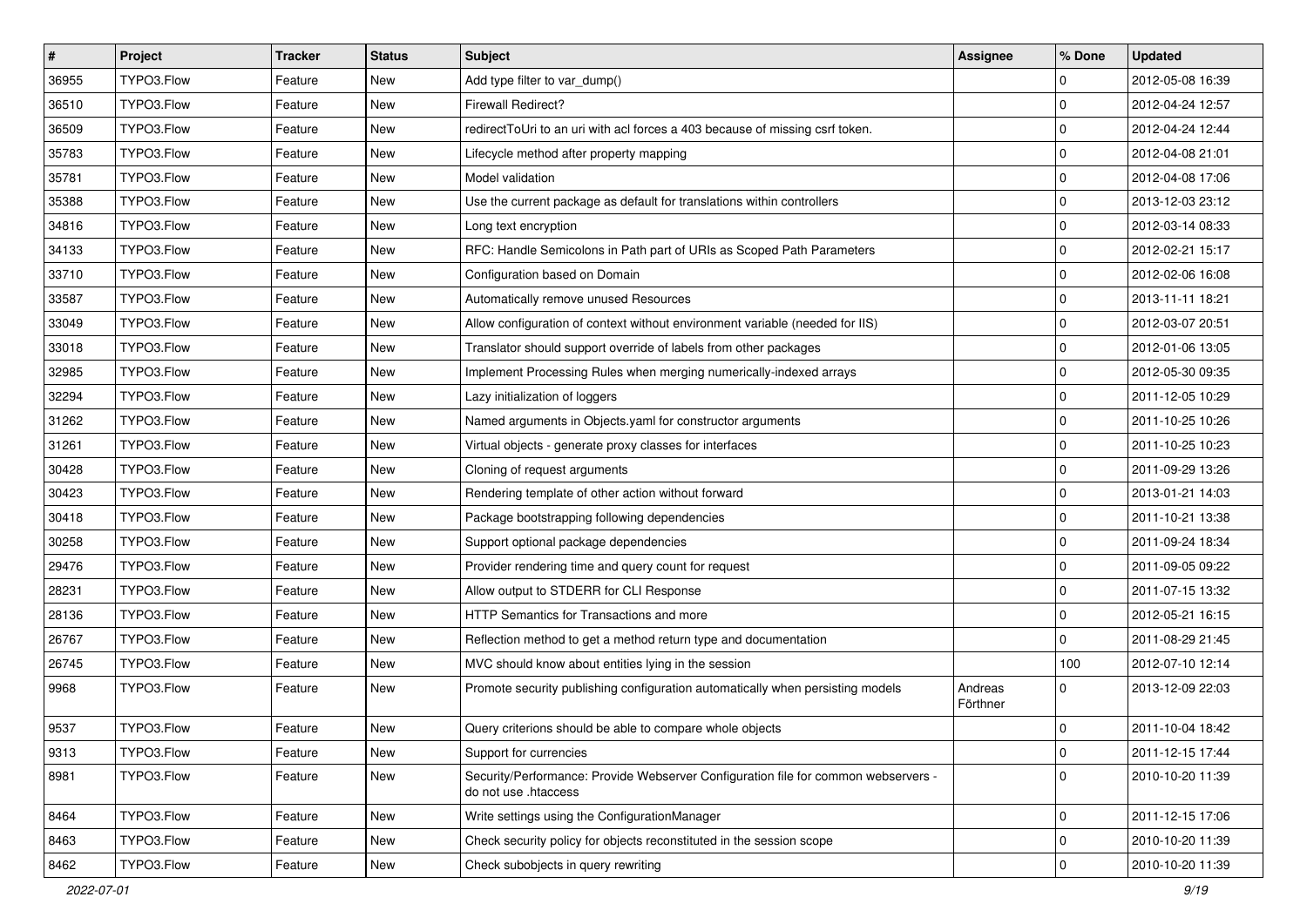| $\pmb{\#}$ | Project    | <b>Tracker</b> | <b>Status</b> | Subject                                                                                               | Assignee                     | % Done       | <b>Updated</b>   |
|------------|------------|----------------|---------------|-------------------------------------------------------------------------------------------------------|------------------------------|--------------|------------------|
| 6603       | TYPO3.Flow | Feature        | New           | Provide a policy management API                                                                       | Andreas<br>Förthner          | $\Omega$     | 2010-10-20 11:39 |
| 6602       | TYPO3.Flow | Feature        | New           | Implement after invocation handling                                                                   | Andreas<br>Förthner          | $\mathbf{0}$ | 2011-01-07 11:15 |
| 6178       | TYPO3.Flow | Feature        | New           | Implement FileType and FileSize validators                                                            |                              | $\mathbf 0$  | 2010-10-20 11:39 |
| 5774       | TYPO3.Flow | Feature        | New           | Package Manager should clear all cache entries tagged with %PACKAGE%                                  |                              | l 0          | 2010-10-20 11:39 |
| 5442       | TYPO3.Flow | Feature        | New           | Destroy session / logout user on deleting an account                                                  | Andreas<br>Förthner          | $\Omega$     | 2012-10-25 08:46 |
| 3728       | TYPO3.Flow | Feature        | New           | Support arrays of objects as controller arguments                                                     |                              | $\mathbf 0$  | 2013-11-16 17:34 |
| 3621       | TYPO3.Flow | Feature        | New           | Implement dynamic firewall filter registration                                                        | Andreas<br>Förthner          | $\Omega$     | 2012-05-21 16:15 |
| 3619       | TYPO3.Flow | Feature        | New           | Implement System Policy Support/System Security                                                       | Andreas<br>Förthner          | $\Omega$     | 2012-05-21 16:15 |
| 3587       | TYPO3.Flow | Feature        | New           | Enforce validation rules for value objects already in constructor                                     |                              | $\mathbf 0$  | 2010-10-20 11:39 |
| 3580       | TYPO3.Flow | Feature        | New           | Create an administration panel for the FLOW3 Development context                                      |                              | l 0          | 2011-10-13 15:21 |
| 3153       | TYPO3.Flow | Feature        | New           | Support of action based filter rules defined by annotation.                                           |                              | l 0          | 2015-01-25 18:23 |
| 1856       | TYPO3.Flow | Feature        | New           | The Package Manager checks dependencies between packages on each activation /<br>deactivation         | Christopher<br><b>Hlubek</b> | $\mathbf 0$  | 2010-10-20 11:39 |
| 1785       | TYPO3.Flow | Feature        | New           | Automatic garbage collection for expired cache entries                                                |                              | l 0          | 2011-10-20 01:43 |
| 890        | TYPO3.Flow | Feature        | New           | Add priority for advice chains                                                                        | Robert Lemke                 | 0            | 2011-10-20 01:43 |
| 62292      | TYPO3.Flow | Major Feature  | New           | Support for entity translation                                                                        |                              | $\Omega$     | 2014-10-17 03:18 |
| 58184      | TYPO3.Flow | Major Feature  | New           | HTTP request argument building for different use cases                                                |                              | $\mathbf 0$  | 2014-04-25 11:30 |
| 56602      | TYPO3.Flow | Major Feature  | New           | Handling Of Multi Identity Entities                                                                   |                              | $\Omega$     | 2014-04-09 13:10 |
| 3585       | TYPO3.Flow | Major Feature  | New           | Implement support for value objects                                                                   |                              | l 0          | 2013-02-20 14:45 |
| 61043      | TYPO3.Flow | Task           | New           | Rename ClassSchema to ModelSchema                                                                     |                              | $\mathbf 0$  | 2014-08-18 23:20 |
| 58408      | TYPO3.Flow | Task           | New           | Disable manualy persisting                                                                            |                              | $\Omega$     | 2014-05-02 10:58 |
| 55958      | TYPO3.Flow | Task           | New           | RFC: Use PHP 5.4 closure features for direct ObjectAccess                                             |                              | $\mathbf 0$  | 2014-02-13 14:30 |
| 55957      | TYPO3.Flow | Task           | New           | RFC: Optimize AOP proxies                                                                             |                              | $\Omega$     | 2014-02-28 14:44 |
| 55953      | TYPO3.Flow | Task           | New           | Repair and streamline ValueObject support                                                             |                              | 50           | 2015-02-16 00:30 |
| 51530      | TYPO3.Flow | Task           | New           | Improve speed of Files::readDirectoryRecursively using RecursiveDirectoryIterator?                    |                              | 0            | 2013-08-29 19:49 |
| 51286      | TYPO3.Flow | Task           | New           | Custom error views should introduce a controller context somehow                                      |                              | l 0          | 2013-08-23 11:24 |
| 50382      | TYPO3.Flow | Task           | New           | Impossible to use arguments in CLI that are added by overriding<br>initializeCommandMethodArguments() |                              | 0            | 2013-08-19 14:32 |
| 46011      | TYPO3.Flow | Task           | New           | Validate annotation with missing type should throw useful error                                       |                              | $\mathbf 0$  | 2013-03-04 12:42 |
| 46009      | TYPO3.Flow | Task           | New           | Improve error message for missing class in Flow annotation driver                                     |                              | 0            | 2013-03-04 12:25 |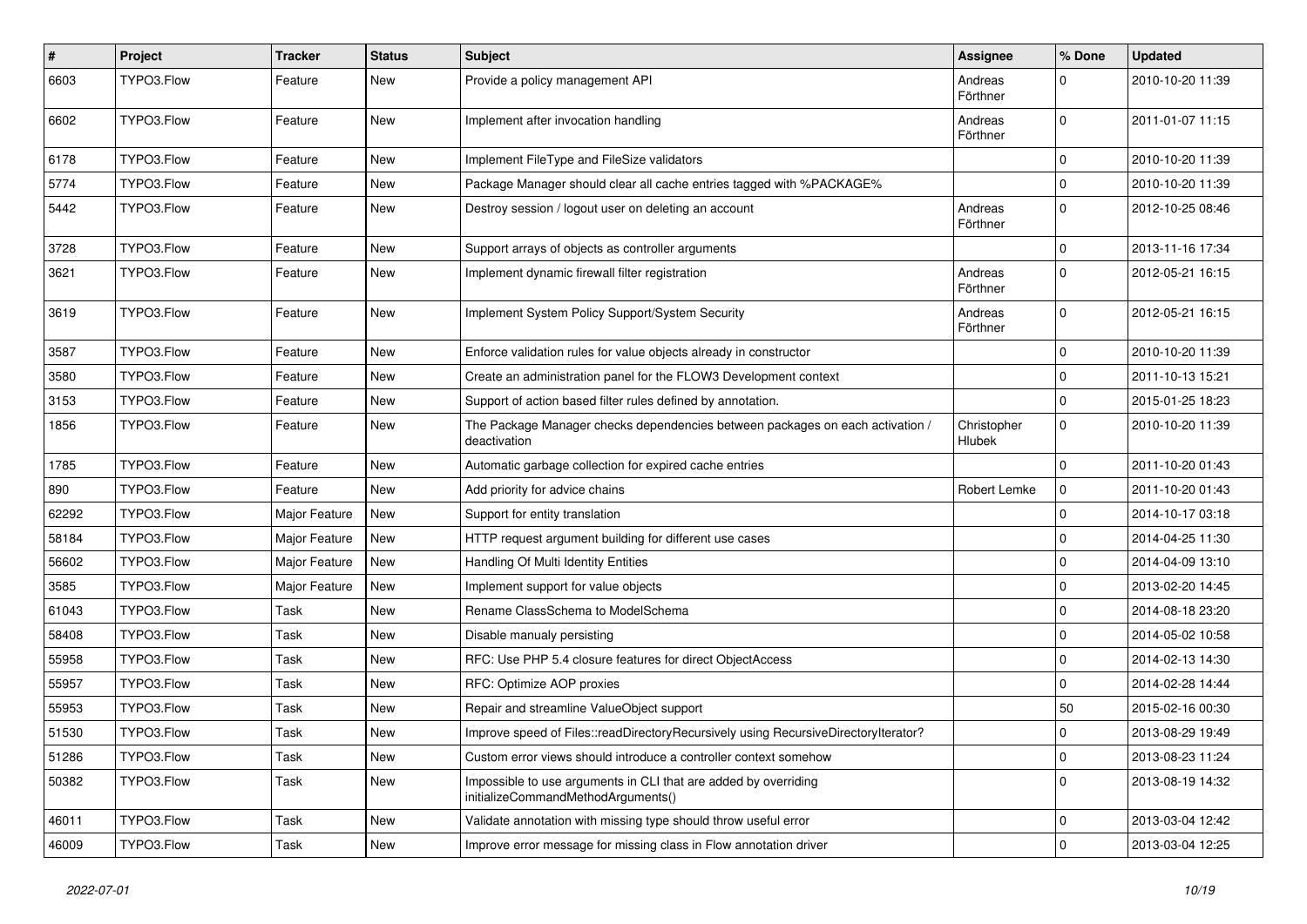| $\sharp$ | Project     | <b>Tracker</b> | <b>Status</b> | <b>Subject</b>                                                                         | <b>Assignee</b>         | % Done       | <b>Updated</b>   |
|----------|-------------|----------------|---------------|----------------------------------------------------------------------------------------|-------------------------|--------------|------------------|
| 44542    | TYPO3.Flow  | Task           | New           | Mention the risk of requestPatterns regarding foreign package's SecurityContext usage  | Adrian Föder            | $\mathbf 0$  | 2013-01-17 18:39 |
| 43993    | TYPO3.Flow  | Task           | <b>New</b>    | Warn when no migrations are found at all during doctrine: migrate                      |                         | $\Omega$     | 2012-12-14 09:30 |
| 42465    | TYPO3.Flow  | Task           | New           | Document i18n settings                                                                 |                         | $\mathbf 0$  | 2013-08-14 15:35 |
| 41832    | TYPO3.Flow  | Task           | New           | Improve error handling for incompatible packages                                       | Christian Jul<br>Jensen | $\mathbf 0$  | 2012-10-10 14:44 |
| 40854    | TYPO3.Flow  | Task           | New           | Update security documentation (authentication in 1.2)                                  |                         | $\mathbf 0$  | 2013-08-14 15:35 |
| 37831    | TYPO3.Flow  | Task           | New           | Evaluate using PHP 5.4's internal web server for Functional Testing                    |                         | $\mathbf 0$  | 2012-06-08 09:27 |
| 35970    | TYPO3.Flow  | Task           | New           | Improve performance of Utility/Arrays::integerExplode by using array_map               |                         | $\mathbf 0$  | 2012-04-13 15:38 |
| 35709    | TYPO3.Flow  | Task           | New           | Implement global Command aliases                                                       |                         | $\mathbf 0$  | 2013-08-19 14:33 |
| 33069    | TYPO3.Flow  | Task           | New           | Make command output sparse, implement generic verbose switch                           |                         | $\mathbf 0$  | 2013-08-19 14:33 |
| 29202    | TYPO3.Flow  | Task           | New           | Provide a Cherokee Server Configuration for FLOW3                                      |                         | $\mathbf{0}$ | 2011-08-24 07:45 |
| 25907    | TYPO3.Flow  | Task           | New           | Referrer should only contain the URI of the previous request                           |                         | $\mathbf 0$  | 2011-04-12 12:00 |
| 3755     | TYPO3.Flow  | Task           | New           | Concurrency stress testing and cache mechanism                                         |                         | $\mathbf 0$  | 2010-10-20 11:39 |
| 60856    | TYPO3.Fluid | Bug            | New           | Target attribute not supported by the form viewhelper                                  |                         | 0            | 2014-08-08 13:14 |
| 58983    | TYPO3.Fluid | <b>Bug</b>     | New           | format date does not respect linebreaks and throws exception                           |                         | $\mathbf 0$  | 2014-05-21 10:00 |
| 58921    | TYPO3.Fluid | <b>Bug</b>     | New           | f:form.* VHs crash if NOT inside f:form but followed by f:form                         |                         | $\mathbf 0$  | 2014-05-19 15:29 |
| 57885    | TYPO3.Fluid | Bug            | New           | Inputs are cleared from a second form if the first form produced a vallidation error   |                         | $\mathbf 0$  | 2014-04-14 00:00 |
| 54284    | TYPO3.Fluid | Bug            | New           | Default Option for Switch/Case VH                                                      |                         | $\mathbf 0$  | 2013-12-08 14:28 |
| 52591    | TYPO3.Fluid | Bug            | New           | The Pagination Widget broken for joined objects                                        |                         | $\mathbf{0}$ | 2013-10-07 21:59 |
| 52419    | TYPO3.Fluid | <b>Bug</b>     | New           | Wrong PHPDocs notation for default value inline f:translate viewhelper                 |                         | 0            | 2013-10-01 09:10 |
| 49600    | TYPO3.Fluid | Bug            | New           | f:form tag shown as a HTML on frontend                                                 |                         | $\mathbf 0$  | 2013-12-04 13:04 |
| 49038    | TYPO3.Fluid | Bug            | New           | form.select does not select the first item if prependOptionValue is used               |                         | $\mathbf 0$  | 2013-06-11 22:11 |
| 45384    | TYPO3.Fluid | Bug            | New           | Persisted entity object in widget-configuration cannot be deserialized (after reload)  |                         | $\mathbf 0$  | 2013-08-14 15:35 |
| 40064    | TYPO3.Fluid | Bug            | New           | Multiselect is not getting persisted                                                   |                         | $\mathbf 0$  | 2014-03-27 22:12 |
| 39990    | TYPO3.Fluid | Bug            | New           | Same form twice in one template: hidden fields for empty values are only rendered once |                         | $\mathbf 0$  | 2012-08-20 11:21 |
| 38369    | TYPO3.Fluid | Bug            | New           | Resource ViewHelpers should not fall back to request package                           |                         | $\pmb{0}$    | 2012-06-25 15:55 |
| 37619    | TYPO3.Fluid | Bug            | New           | Fatal Error when using variable in name attribute of Section ViewHelper                |                         | $\mathbf 0$  | 2012-05-30 23:17 |
| 36655    | TYPO3.Fluid | <b>Bug</b>     | New           | <b>Pagination Links</b>                                                                |                         | $\mathbf 0$  | 2012-06-23 22:18 |
| 33551    | TYPO3.Fluid | <b>Bug</b>     | New           | View helper values break out of a partial scope                                        | Sebastian<br>Kurfuerst  | $\Omega$     | 2013-06-05 14:41 |
| 30937    | TYPO3.Fluid | <b>Bug</b>     | <b>New</b>    | CropViewHelper stringToTruncate can't be supplied so it can't be easily extended       |                         | 100          | 2011-10-21 13:37 |
| 28554    | TYPO3.Fluid | Bug            | New           | (v4) implement feature flag to disable caching                                         |                         | $\mathbf 0$  | 2011-10-21 13:37 |
| 28553    | TYPO3.Fluid | <b>Bug</b>     | New           | improve XHProf test setup                                                              |                         | $\Omega$     | 2011-10-21 13:37 |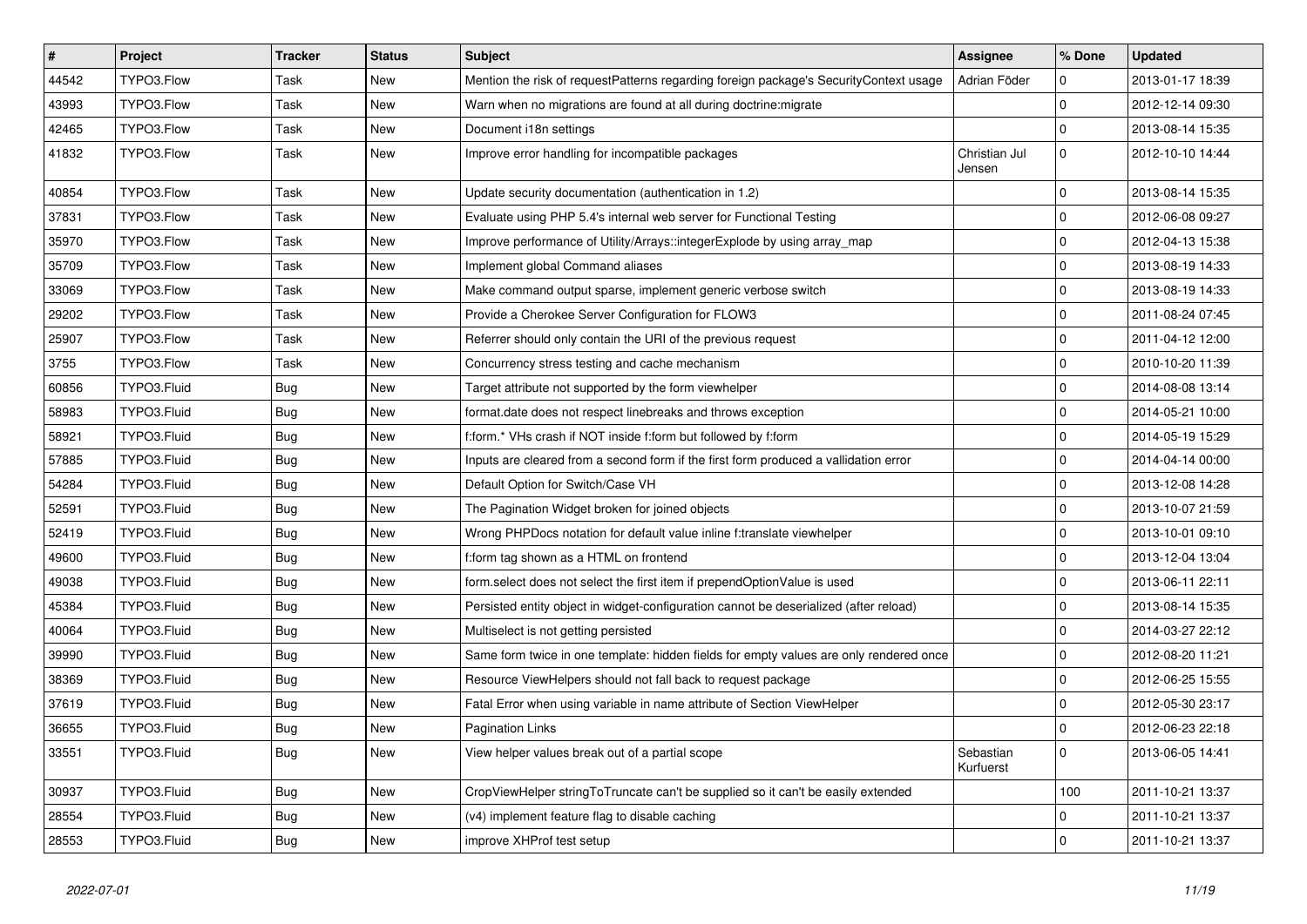| #     | Project     | <b>Tracker</b> | <b>Status</b> | Subject                                                                                                     | <b>Assignee</b>        | % Done      | <b>Updated</b>   |
|-------|-------------|----------------|---------------|-------------------------------------------------------------------------------------------------------------|------------------------|-------------|------------------|
| 28552 | TYPO3.Fluid | Bug            | New           | (v5) write ViewHelper test for compiled run; adjust functional test to do two passes<br>(uncached & cached) |                        | 0           | 2011-10-21 13:37 |
| 28550 | TYPO3.Fluid | Bug            | New           | (v4) make widgets cacheable, i.e. not implement childnodeaccess interface                                   |                        | 0           | 2011-10-21 13:37 |
| 28549 | TYPO3.Fluid | Bug            | New           | make widgets cacheable, i.e. not implement childnodeaccess interface                                        |                        | $\mathbf 0$ | 2011-10-21 13:37 |
| 27607 | TYPO3.Fluid | <b>Bug</b>     | New           | Make Fluid comparisons work when first element is STRING, second is NULL.                                   |                        | 0           | 2012-03-12 19:18 |
| 13045 | TYPO3.Fluid | <b>Bug</b>     | New           | Entity decode of strings are different between if-conditions and output of variable                         |                        | $\mathbf 0$ | 2011-10-21 13:37 |
| 12863 | TYPO3.Fluid | Bug            | New           | Attributes of a viewhelper can't contain a '-'                                                              | Sebastian<br>Kurfuerst | $\mathbf 0$ | 2011-10-21 13:37 |
| 8648  | TYPO3.Fluid | Bug            | New           | format.crop ViewHelper should support all features of the crop stdWrap function                             |                        | $\mathbf 0$ | 2011-10-21 13:37 |
| 3481  | TYPO3.Fluid | Bug            | New           | Use ViewHelperVariableContainer in PostParseFacet                                                           |                        | $\mathbf 0$ | 2011-10-21 13:37 |
| 62346 | TYPO3.Fluid | Feature        | New           | f:comment should have high precende                                                                         |                        | 0           | 2014-10-20 11:33 |
| 60271 | TYPO3.Fluid | Feature        | New           | Paginate viewhelper, should also support arrays                                                             |                        | $\mathbf 0$ | 2014-07-11 13:19 |
| 60181 | TYPO3.Fluid | Feature        | New           | Caching mechanism for Fluid Views/Templates                                                                 |                        | 0           | 2014-07-08 13:18 |
| 60003 | TYPO3.Fluid | Feature        | New           | Add required-Attribute to f:form.password                                                                   |                        | 0           | 2014-06-30 16:53 |
| 51277 | TYPO3.Fluid | Feature        | New           | ViewHelper context should be aware of actual file occurrence                                                |                        | $\mathbf 0$ | 2013-08-23 08:43 |
| 51100 | TYPO3.Fluid | Feature        | New           | Links with absolute URI should have the option of URI Scheme                                                |                        | 0           | 2013-08-16 12:06 |
| 48355 | TYPO3.Fluid | Feature        | New           | Assign output of viewhelper to template variable for further processing.                                    |                        | $\mathbf 0$ | 2013-07-06 18:05 |
| 46545 | TYPO3.Fluid | Feature        | New           | Better support for arrays in options of SelectViewHelper                                                    |                        | 0           | 2013-03-22 13:35 |
| 45153 | TYPO3.Fluid | Feature        | New           | f:be.menus.actionMenuItem - Detection of the current select option is insufficient                          |                        | $\mathbf 0$ | 2013-02-04 23:17 |
| 42397 | TYPO3.Fluid | Feature        | New           | Missing viewhelper for general links                                                                        |                        | 0           | 2012-10-25 19:20 |
| 40081 | TYPO3.Fluid | Feature        | New           | Allow assigned variables as keys in arrays                                                                  |                        | $\mathbf 0$ | 2013-10-02 09:38 |
| 39936 | TYPO3.Fluid | Feature        | New           | registerTagAttribute should handle default values                                                           |                        | $\mathbf 0$ | 2013-01-21 23:29 |
| 38130 | TYPO3.Fluid | Feature        | New           | Checkboxes and multiple select fields should have an assignable default value                               |                        | 0           | 2012-06-17 09:54 |
| 37095 | TYPO3.Fluid | Feature        | New           | It should be possible to set a different template on a Fluid TemplateView inside an<br>action               | Christopher<br>Hlubek  | $\mathbf 0$ | 2012-05-11 13:54 |
| 36559 | TYPO3.Fluid | Feature        | <b>New</b>    | New widget progress bar                                                                                     |                        | 0           | 2012-04-25 15:11 |
| 36410 | TYPO3.Fluid | Feature        | New           | Allow templates to send arguments back to layout                                                            |                        | $\mathbf 0$ | 2012-08-13 11:46 |
| 33215 | TYPO3.Fluid | Feature        | New           | RFC: Dynamic values in ObjectAccess paths                                                                   |                        | $\mathbf 0$ | 2016-04-15 09:26 |
| 31955 | TYPO3.Fluid | Feature        | New           | f:uri.widget                                                                                                |                        | 0           | 2011-11-22 12:27 |
| 30555 | TYPO3.Fluid | Feature        | New           | Make TagBuilder more extensible                                                                             |                        | $\mathbf 0$ | 2012-06-29 12:41 |
| 10472 | TYPO3.Fluid | Feature        | New           | Fluid Standalone distribution                                                                               |                        | $\mathbf 0$ | 2012-10-16 15:17 |
| 9514  | TYPO3.Fluid | Feature        | New           | Support explicit Array Arguments for ViewHelpers                                                            |                        | $\mathbf 0$ | 2011-05-06 11:03 |
| 7608  | TYPO3.Fluid | Feature        | New           | Configurable shorthand/object accessor delimiters                                                           |                        | $\mathbf 0$ | 2013-11-07 14:08 |
| 4704  | TYPO3.Fluid | Feature        | New           | Improve parsing exception messages                                                                          |                        | $\mathbf 0$ | 2012-07-11 19:00 |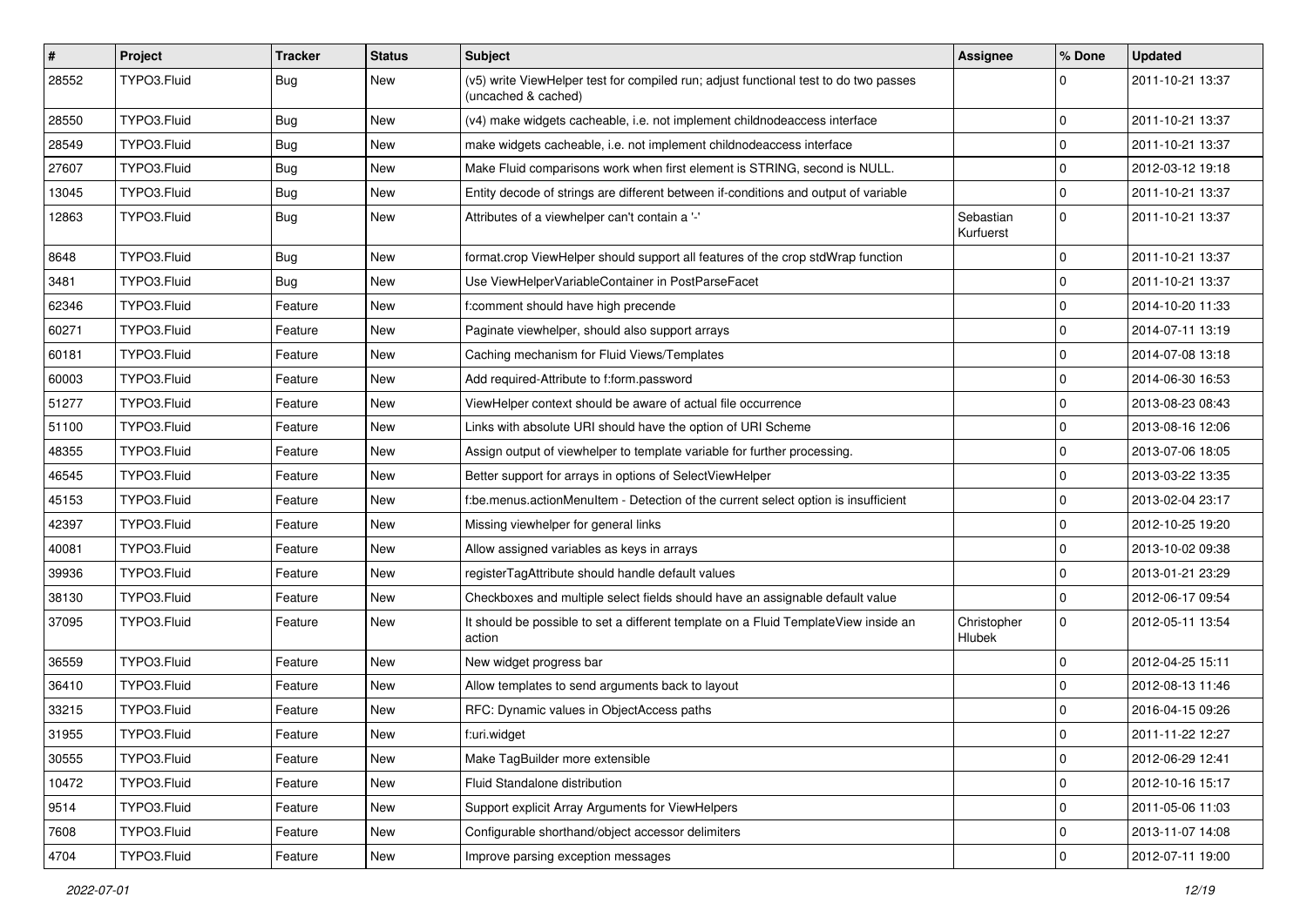| $\pmb{\#}$ | Project                                | <b>Tracker</b> | <b>Status</b> | <b>Subject</b>                                                                                              | Assignee              | % Done      | <b>Updated</b>   |
|------------|----------------------------------------|----------------|---------------|-------------------------------------------------------------------------------------------------------------|-----------------------|-------------|------------------|
| 3725       | TYPO3.Fluid                            | Feature        | New           | <b>CSS Engine</b>                                                                                           | Christian Müller      | $\Omega$    | 2014-04-03 13:24 |
| 1907       | TYPO3.Fluid                            | Feature        | <b>New</b>    | Default values for view helpers based on context                                                            |                       | $\Omega$    | 2014-03-10 17:53 |
| 56237      | TYPO3.Fluid                            | Task           | New           | in-line (Condition) View Helpers should not evaluate on parsing                                             |                       | l 0         | 2014-02-24 13:47 |
| 54195      | TYPO3.Fluid                            | Task           | New           | Rename and move FormViewHelper's errorClass value, currently 'f3-form-error'                                | Adrian Föder          | $\mathbf 0$ | 2014-02-15 12:19 |
| 47669      | TYPO3.Fluid                            | Task           | New           | FormViewHelper does not define the default request method                                                   |                       | $\mathbf 0$ | 2013-04-28 16:39 |
| 45394      | TYPO3.Fluid                            | Task           | New           | Forwardport Unit test for standalone view                                                                   |                       | $\mathbf 0$ | 2013-02-11 22:39 |
| 43072      | TYPO3.Fluid                            | Task           | <b>New</b>    | Remove TOKENS for adding templates fallback in Backporter                                                   |                       | $\Omega$    | 2012-11-18 14:20 |
| 43071      | TYPO3.Fluid                            | Task           | New           | Remove TOKENS for adding fallback teplates in B                                                             |                       | l 0         | 2012-11-18 14:22 |
| 42743      | TYPO3.Fluid                            | Task           | New           | Remove inline style for hidden form fields                                                                  |                       | $\Omega$    | 2012-11-06 23:09 |
| 34309      | TYPO3.Fluid                            | Task           | <b>New</b>    | Unknown ViewHelpers cause exception - should be handled more graceful                                       |                       | $\Omega$    | 2012-03-07 18:40 |
| 32035      | TYPO3.Fluid                            | Task           | New           | Improve fluid error messages                                                                                |                       | $\mathbf 0$ | 2012-01-27 15:59 |
| 26664      | TYPO3.Fluid                            | Task           | New           | Clean up Form ViewHelpers                                                                                   |                       | 75          | 2012-06-20 11:37 |
| 26658      | TYPO3.Fluid                            | Task           | New           | Make Form ViewHelpers consistent                                                                            |                       | 75          | 2012-06-20 11:37 |
| 10911      | TYPO3.Fluid                            | Task           | New           | Tx_Fluid_ViewHelpers_Form_AbstractFormViewHelper->renderHiddenIdentityField<br>should be more reliable      |                       | $\Omega$    | 2011-09-30 12:29 |
| 9950       | TYPO3.Fluid                            | Task           | New           | Binding to nested arrays impossible for form-elements                                                       |                       | $\mathbf 0$ | 2011-10-20 01:48 |
| 59858      | TYPO3.Kickstart                        | <b>Bug</b>     | New           | Property <path>\CoffeeBean:: \$Persistence Object Identifier does not exist</path>                          |                       | l 0         | 2015-01-13 12:20 |
| 56555      | TYPO3.Kickstart                        | Bug            | <b>New</b>    | Kickstart creates wrong labels in New.html                                                                  |                       | $\Omega$    | 2014-03-04 21:33 |
| 53971      | TYPO3.Kickstart                        | Feature        | New           | Login functionality                                                                                         |                       | $\Omega$    | 2013-12-16 10:39 |
| 39790      | TYPO3.Kickstart                        | Feature        | New           | Allow forward slashes where backslashes need to be specified                                                |                       | $\Omega$    | 2012-08-14 09:28 |
| 29794      | TYPO3.Kickstart                        | Feature        | New           | Initialize collections in generated models                                                                  |                       | l 0         | 2011-09-14 23:23 |
| 47818      | TYPO3.Welcome                          | Bug            | New           | Wrong link on Welcome screen                                                                                |                       | $\mathbf 0$ | 2013-05-02 12:01 |
| 45164      | <b>TYPO3 Flow Base</b><br>Distribution | Feature        | Accepted      | Define syntax for validation rules in YAML                                                                  | Karsten<br>Dambekalns | $\Omega$    | 2013-02-05 10:52 |
| 58773      | TYPO3.Flow                             | Bug            | Accepted      | Improve NoMatchingRouteException                                                                            | Bastian<br>Waidelich  | $\Omega$    | 2014-05-13 15:59 |
| 53350      | TYPO3.Flow                             | Bug            | Accepted      | Trying to create a Link in an Template in CLI Context should provide a helpful exception                    | Bastian<br>Waidelich  | $\Omega$    | 2013-11-05 15:00 |
| 50395      | TYPO3.Flow                             | Bug            | Accepted      | Route cache caches routes for non dispatchable requests                                                     | Bastian<br>Waidelich  | $\mathbf 0$ | 2013-10-14 12:00 |
| 47331      | TYPO3.Flow                             | <b>Bug</b>     | Accepted      | ObjectManager shutdown with Dependency Injection Proxy causes fatal errors                                  |                       | $\mathbf 0$ | 2013-05-21 13:06 |
| 46974      | TYPO3.Flow                             | Bug            | Accepted      | Original and Proxy class in one file makes it difficult to reach 100% code coverage for<br>functional tests | Christian Müller      | l 0         | 2013-05-21 13:28 |
| 45405      | TYPO3.Flow                             | Bug            | Accepted      | Uncaught Exception in DynamicRoutePart                                                                      | Bastian<br>Waidelich  | $\mathbf 0$ | 2014-03-05 11:19 |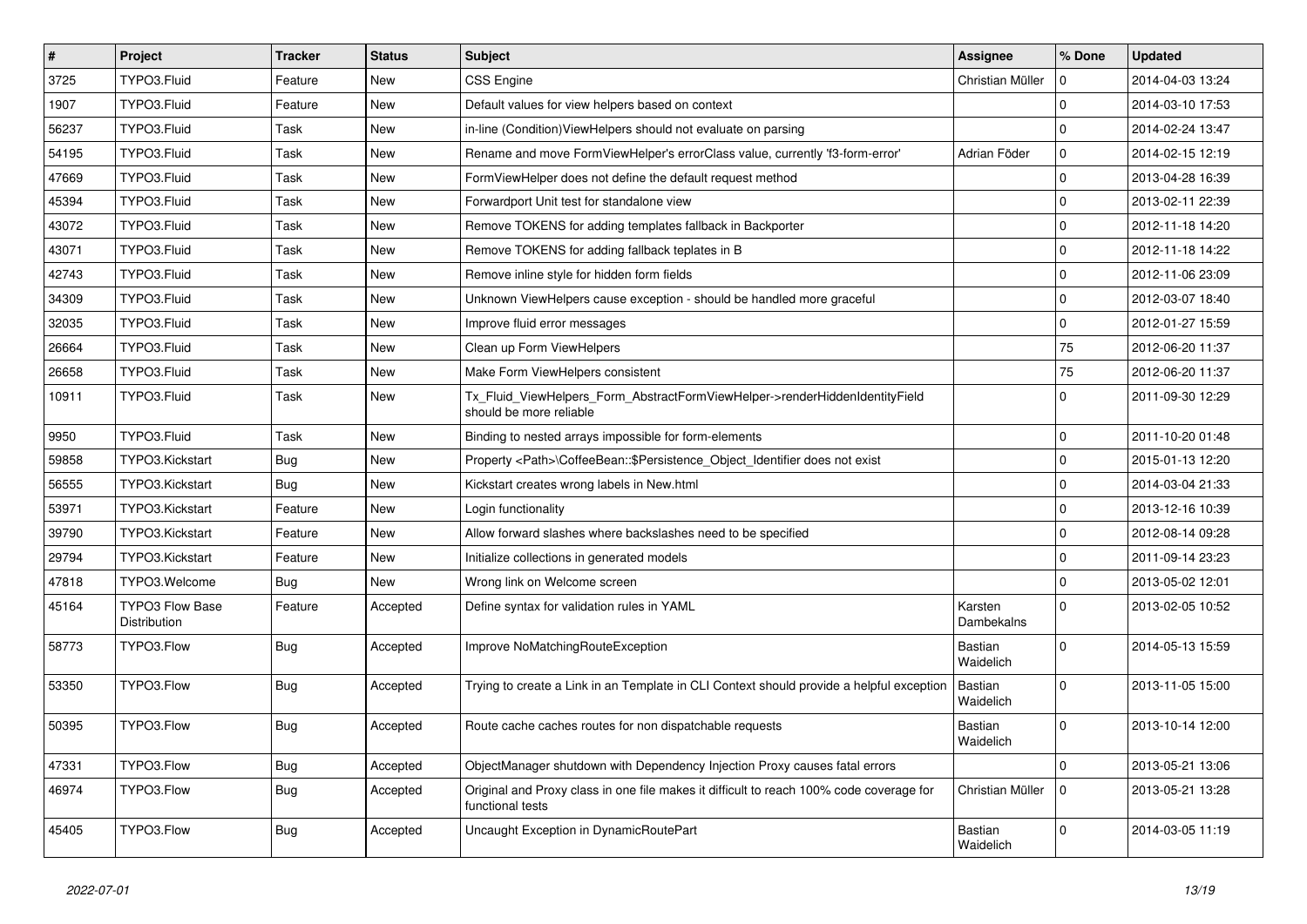| #     | Project    | <b>Tracker</b> | <b>Status</b> | Subject                                                                                   | <b>Assignee</b>              | % Done      | <b>Updated</b>   |
|-------|------------|----------------|---------------|-------------------------------------------------------------------------------------------|------------------------------|-------------|------------------|
| 43192 | TYPO3.Flow | <b>Bug</b>     | Accepted      | findByIdentifier() for non-persisted objects not working for custom identifier properties | Karsten<br>Dambekalns        | $\mathbf 0$ | 2013-05-21 13:28 |
| 43190 | TYPO3.Flow | Bug            | Accepted      | Misleading exception message for incompatible database structure                          | Karsten<br>Dambekalns        | $\mathbf 0$ | 2013-08-14 15:35 |
| 41727 | TYPO3.Flow | Bug            | Accepted      | @Flow\Identity and @ORM\InheritanceType("JOINED") can't be used together                  | Karsten<br>Dambekalns        | $\mathbf 0$ | 2013-01-21 17:15 |
| 41029 | TYPO3.Flow | Bug            | Accepted      | Method security is also evaluating abstract classes                                       | Karsten<br><b>Dambekalns</b> | $\Omega$    | 2013-01-19 21:55 |
| 40802 | TYPO3.Flow | <b>Bug</b>     | Accepted      | Documentation mistake (authentication)                                                    | Karsten<br>Dambekalns        | $\mathbf 0$ | 2014-03-20 14:13 |
| 39699 | TYPO3.Flow | Bug            | Accepted      | SQL DDL for TYPO3\FLOW3\Cache\Backend\PdoBackend                                          | Karsten<br>Dambekalns        | $\Omega$    | 2012-12-13 12:35 |
| 38004 | TYPO3.Flow | Bug            | Accepted      | Missing CheatSheet folder for Getting Started manual                                      | Karsten<br>Dambekalns        | $\Omega$    | 2014-11-07 10:58 |
| 37354 | TYPO3.Flow | <b>Bug</b>     | Accepted      | Do not apply generateValueHash() and generateUuid() if custom identifier is used          | Karsten<br>Dambekalns        | $\Omega$    | 2012-07-10 08:30 |
| 34879 | TYPO3.Flow | Bug            | Accepted      | Proxied object is not update()able                                                        | Karsten<br>Dambekalns        | $\mathbf 0$ | 2013-01-22 15:17 |
| 33024 | TYPO3.Flow | Bug            | Accepted      | Exception when validating a float in a Model with the Number validator                    | Karsten<br>Dambekalns        | $\mathbf 0$ | 2012-03-07 22:08 |
| 32873 | TYPO3.Flow | Bug            | Accepted      | Value changes for logged in account are not persisted due to session serialization        | Karsten<br>Dambekalns        | $\mathbf 0$ | 2012-02-01 12:43 |
| 32707 | TYPO3.Flow | Bug            | Accepted      | <b>Bad Bad FileBackend</b>                                                                | Karsten<br>Dambekalns        | $\Omega$    | 2013-05-21 13:33 |
| 32574 | TYPO3.Flow | Bug            | Accepted      | FLOW3 enters fork bombs when using cgi-fcgi vs cli                                        | Karsten<br>Dambekalns        | $\mathbf 0$ | 2012-03-07 17:21 |
| 32425 | TYPO3.Flow | <b>Bug</b>     | Accepted      | IpAddressRange methods not completly implemented                                          | Karsten<br>Dambekalns        | $\Omega$    | 2012-06-28 10:23 |
| 27798 | TYPO3.Flow | <b>Bug</b>     | Accepted      | CSRF protection not working for forms in a plugin                                         |                              | $\mathbf 0$ | 2013-08-14 15:35 |
| 13559 | TYPO3.Flow | Bug            | Accepted      | ObjectSerializer failes with persistent objects within arrays                             | Karsten<br>Dambekalns        | $\Omega$    | 2012-11-08 09:39 |
| 48167 | TYPO3.Flow | Feature        | Accepted      | Command line account and role browsing                                                    | Adrian Föder                 | $\mathbf 0$ | 2013-05-21 13:28 |
| 41900 | TYPO3.Flow | Feature        | Accepted      | Check for duplicate PSR-0 autoload namespaces                                             | Christian Jul<br>Jensen      | $\mathbf 0$ | 2013-05-21 13:28 |
| 40555 | TYPO3.Flow | Feature        | Accepted      | Missing command arguments parameter in Core\Booting\Scripts::executeCommand()             | Karsten<br>Dambekalns        | $\mathbf 0$ | 2013-05-21 13:28 |
| 39910 | TYPO3.Flow | Feature        | Accepted      | Ability to query user based on roles                                                      |                              | $\pmb{0}$   | 2013-05-21 13:28 |
| 39609 | TYPO3.Flow | Feature        | Accepted      | <b>Migration Version</b>                                                                  | Karsten<br>Dambekalns        | 50          | 2013-05-21 13:28 |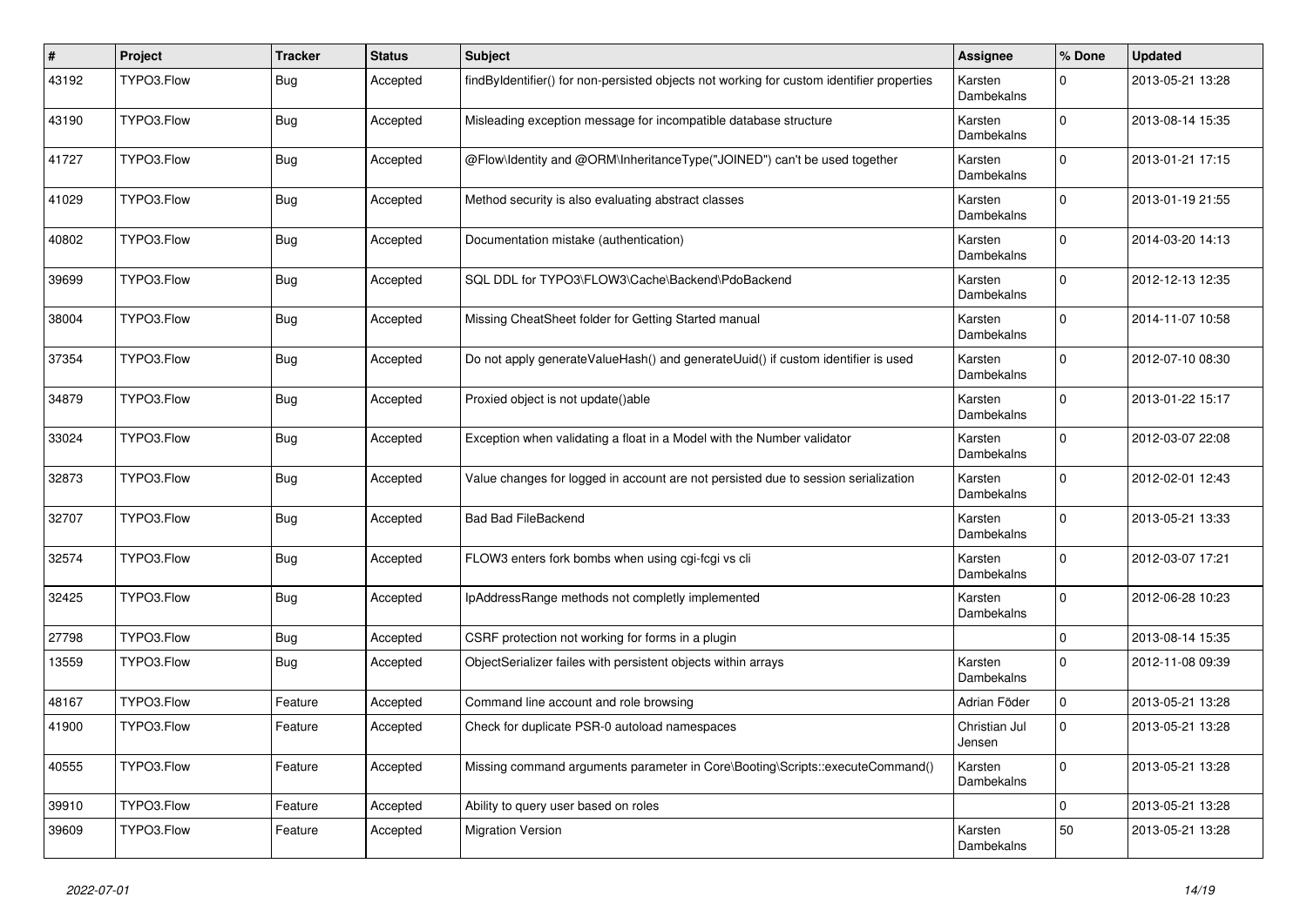| $\pmb{\#}$ | Project    | <b>Tracker</b> | <b>Status</b> | Subject                                                                                                              | Assignee                     | % Done              | <b>Updated</b>   |
|------------|------------|----------------|---------------|----------------------------------------------------------------------------------------------------------------------|------------------------------|---------------------|------------------|
| 39253      | TYPO3.Flow | Feature        | Accepted      | Remove mirroring mode option and code                                                                                | Karsten<br>Dambekalns        | $\Omega$            | 2013-05-21 13:28 |
| 37372      | TYPO3.Flow | Feature        | Accepted      | Inheritance in ORM should be configured automatically                                                                | Karsten<br><b>Dambekalns</b> | $\Omega$            | 2013-05-21 13:28 |
| 37212      | TYPO3.Flow | Feature        | Accepted      | Edge Side Includes (ESI)                                                                                             | Robert Lemke                 | $\Omega$            | 2013-05-21 13:28 |
| 36715      | TYPO3.Flow | Feature        | Accepted      | Make simultaneous use of multiple persistence backends possible                                                      | Karsten<br>Dambekalns        | $\Omega$            | 2013-11-20 21:17 |
| 34674      | TYPO3.Flow | Feature        | Accepted      | NotFoundView is not injected in ActionController                                                                     | Robert Lemke                 | $\mathbf 0$         | 2012-07-22 10:59 |
| 33937      | TYPO3.Flow | Feature        | Accepted      | Convenience method to resolve public "resource://" paths                                                             | Karsten<br>Dambekalns        | $\Omega$            | 2014-04-15 11:40 |
| 32106      | TYPO3.Flow | Feature        | Accepted      | Support for Object source in PropertyMapper                                                                          |                              | $\mathbf 0$         | 2013-06-24 09:59 |
| 30890      | TYPO3.Flow | Feature        | Accepted      | Developer Toolbar                                                                                                    | Christian Müller             | $\Omega$            | 2013-05-21 13:28 |
| 26986      | TYPO3.Flow | Feature        | Accepted      | Debug toolbar                                                                                                        | Christian Müller             | 0                   | 2012-06-08 20:41 |
| 26765      | TYPO3.Flow | Feature        | Accepted      | Support class schema features for every reflected class                                                              | Karsten<br>Dambekalns        | $\Omega$            | 2013-02-14 20:47 |
| 6712       | TYPO3.Flow | Feature        | Accepted      | Implement mixin support                                                                                              | Robert Lemke                 | $\Omega$            | 2011-11-08 00:18 |
| 4146       | TYPO3.Flow | Feature        | Accepted      | Support typed parameters for validation                                                                              | Karsten<br>Dambekalns        | 50                  | 2010-10-20 11:39 |
| 3588       | TYPO3.Flow | Feature        | Accepted      | Support value objects in the Object Factory                                                                          | Robert Lemke                 | $\mathbf{0}$        | 2010-10-20 11:39 |
| 3306       | TYPO3.Flow | Feature        | Accepted      | Flush routes cache automatically on class file modifications                                                         | Robert Lemke                 | $\Omega$            | 2013-05-06 12:34 |
| 3305       | TYPO3.Flow | Feature        | Accepted      | Unmodified objects retrieved from a repository should not be validated in the controller                             | Robert Lemke                 | $\mathbf 0$         | 2014-03-04 14:51 |
| 33258      | TYPO3.Flow | Major Feature  | Accepted      | Implement support for Assetic                                                                                        |                              | $\Omega$            | 2014-02-24 08:05 |
| 49806      | TYPO3.Flow | Task           | Accepted      | Date formatting should care about the time zone                                                                      | Adrian Föder                 | $\mathbf 0$         | 2013-07-09 10:16 |
| 47859      | TYPO3.Flow | Task           | Accepted      | Logging: Do not log all decisions in \TYPO3\Flow\Security\Aspect\LoggingAspect                                       | Robert Lemke                 | $\mathsf{O}\xspace$ | 2013-08-14 16:10 |
| 46823      | TYPO3.Flow | Task           | Accepted      | Detect APC and APCu correctly                                                                                        |                              | $\Omega$            | 2013-09-18 09:28 |
| 45253      | TYPO3.Flow | Task           | Accepted      | Throw exception in PointcutMethodNameFilter if given method's argument does not<br>match the actual method signature | Christian Müller             | $\mathbf 0$         | 2013-03-07 16:33 |
| 44712      | TYPO3.Flow | Task           | Accepted      | Decouple Argument-Building in the HTTP-Request-Constructor                                                           |                              | $\mathbf 0$         | 2013-01-23 11:19 |
| 44396      | TYPO3.Flow | Task           | Accepted      | Move Doctrine ORM integration onto own namespace                                                                     | Karsten<br>Dambekalns        | $\Omega$            | 2013-05-21 13:28 |
| 44375      | TYPO3.Flow | Task           | Accepted      | Make all persistence reads go through repositories                                                                   | Karsten<br>Dambekalns        | $\Omega$            | 2013-05-21 13:28 |
| 44314      | TYPO3.Flow | Task           | Accepted      | slightly file permissions for /Configuration/* and /Data/Persistent/EncryptionKey                                    | Karsten<br>Dambekalns        | $\Omega$            | 2013-11-25 14:21 |
| 38038      | TYPO3.Flow | Task           | Accepted      | Proofread FLOW3 manual                                                                                               | Ryan J.<br>Peterson          | $\Omega$            | 2012-08-17 11:16 |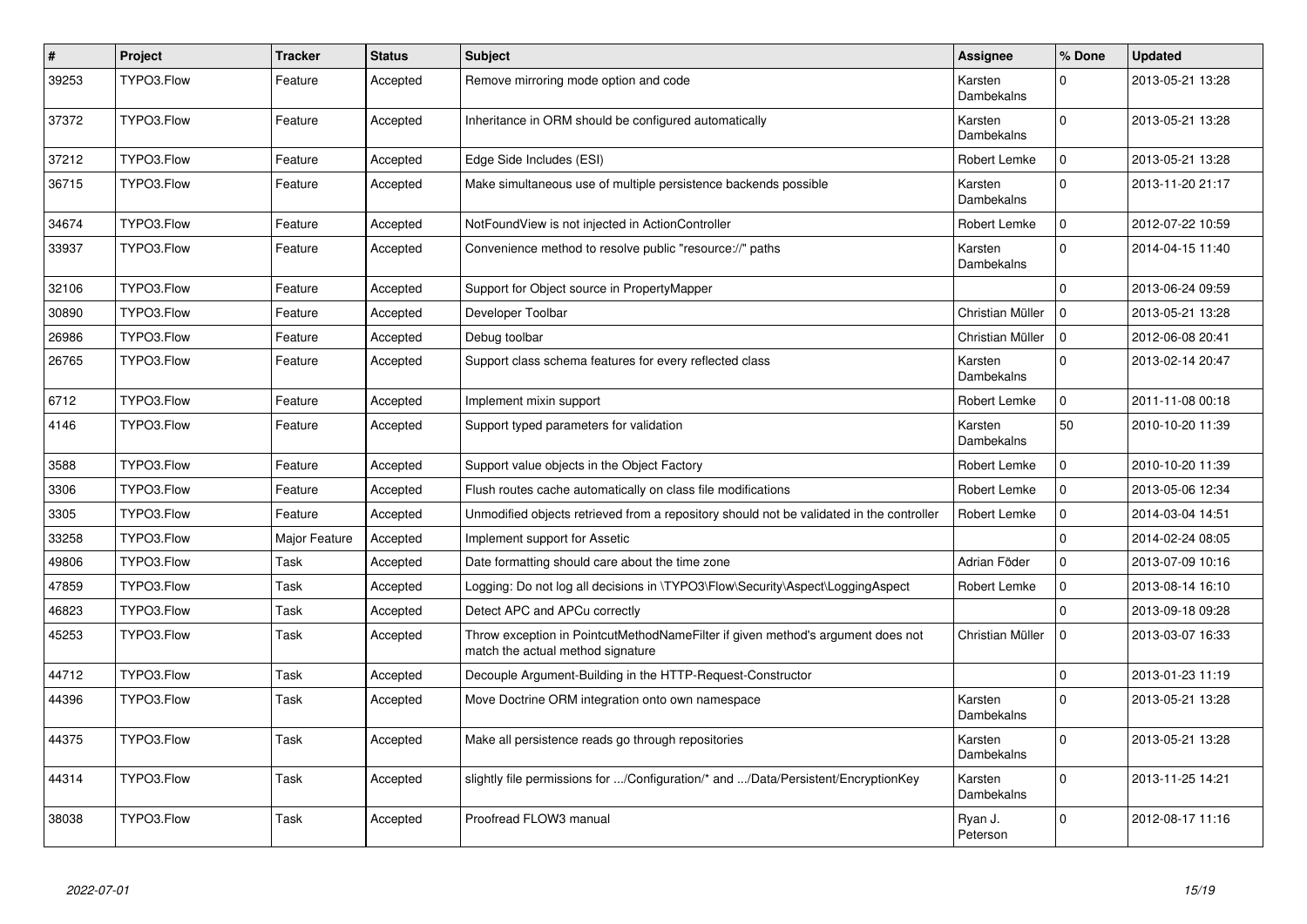| #     | Project                         | <b>Tracker</b> | <b>Status</b>     | Subject                                                                                                                      | <b>Assignee</b>        | % Done      | <b>Updated</b>   |
|-------|---------------------------------|----------------|-------------------|------------------------------------------------------------------------------------------------------------------------------|------------------------|-------------|------------------|
| 36840 | TYPO3.Flow                      | Task           | Accepted          | Improve exception for wrong locales                                                                                          | Karsten<br>Dambekalns  | 0           | 2012-06-25 18:47 |
| 36800 | TYPO3.Flow                      | Task           | Accepted          | Streamline Resource object API                                                                                               | Robert Lemke           | 50          | 2013-08-02 17:03 |
| 27561 | TYPO3.Flow                      | Task           | Accepted          | Complete documentation                                                                                                       |                        | 84          | 2013-09-23 12:56 |
| 28551 | TYPO3.Fluid                     | <b>Bug</b>     | Accepted          | (v4) backport VHTest                                                                                                         | Sebastian<br>Kurfuerst | 80          | 2011-10-21 13:37 |
| 9005  | TYPO3.Fluid                     | Feature        | Accepted          | Fluid Template Analyzer (FTA)                                                                                                | Sebastian<br>Kurfuerst | 20          | 2011-05-06 11:03 |
| 5933  | TYPO3.Fluid                     | Feature        | Accepted          | Optional section rendering                                                                                                   | Sebastian<br>Kurfuerst | 20          | 2012-05-21 16:18 |
| 50130 | TYPO3 Flow Base<br>Distribution | Bug            | Needs<br>Feedback | Different fallback for php.exe on windows                                                                                    |                        | $\mathbf 0$ | 2013-07-21 21:43 |
| 58494 | TYPO3.Flow                      | Bug            | Needs<br>Feedback | Inifinite redirects if index.php presents in URI                                                                             | Bastian<br>Waidelich   | $\mathbf 0$ | 2014-05-25 11:29 |
| 50080 | TYPO3.Flow                      | Bug            | Needs<br>Feedback | Broken concept for CLI/Web separation                                                                                        | Karsten<br>Dambekalns  | $\mathbf 0$ | 2013-08-13 08:42 |
| 47858 | TYPO3.Flow                      | <b>Bug</b>     | Needs<br>Feedback | Remove .htaccess from Composer Installer Essentials                                                                          | Christopher<br>Hlubek  | $\mathbf 0$ | 2013-08-14 15:35 |
| 47236 | TYPO3.Flow                      | <b>Bug</b>     | Needs<br>Feedback | Error at offset 6279 of 6338                                                                                                 |                        | $\Omega$    | 2014-02-14 09:35 |
| 46210 | TYPO3.Flow                      | <b>Bug</b>     | Needs<br>Feedback | securityContext->getParty() in the initializeObject() method of a session-Scope object<br>throws exception on second request |                        | $\Omega$    | 2013-03-27 10:44 |
| 44203 | TYPO3.Flow                      | <b>Bug</b>     | Needs<br>Feedback | Session implementation is still racy                                                                                         | Robert Lemke           | $\mathbf 0$ | 2013-08-14 15:35 |
| 42888 | TYPO3.Flow                      | Bug            | Needs<br>Feedback | ResourceManager chokes on non existing files                                                                                 |                        | $\mathbf 0$ | 2012-11-12 18:02 |
| 41533 | TYPO3.Flow                      | Bug            | Needs<br>Feedback | Ignored object-validation in editAction when redirecting back from updateAction                                              |                        | $\Omega$    | 2012-10-10 09:27 |
| 40824 | TYPO3.Flow                      | Bug            | Needs<br>Feedback | Modified action controller methods not detected properly                                                                     | Andreas<br>Förthner    | $\mathbf 0$ | 2012-10-01 20:33 |
| 40410 | TYPO3.Flow                      | Bug            | Needs<br>Feedback | Exception when using Apc, Memcached of Redis cache backend for reflection status<br>and object configuration                 | Karsten<br>Dambekalns  | $\Omega$    | 2012-10-25 15:56 |
| 38216 | TYPO3.Flow                      | Bug            | Needs<br>Feedback | Static method calls in reflected classes refer to Original class                                                             |                        | 0           | 2012-12-13 12:35 |
| 37302 | TYPO3.Flow                      | Bug            | Needs<br>Feedback | NumberValidator                                                                                                              | Carsten Bleicker   0   |             | 2013-07-03 08:36 |
| 34134 | TYPO3.Flow                      | <b>Bug</b>     | Needs<br>Feedback | PropertyMapper throws unnecessary exception                                                                                  | Christian Müller       | $\mathbf 0$ | 2014-02-19 10:14 |
| 28319 | TYPO3.Flow                      | Bug            | Needs<br>Feedback | Access denied will be logged at the wrong location in nested calls                                                           |                        | $\pmb{0}$   | 2012-03-14 14:52 |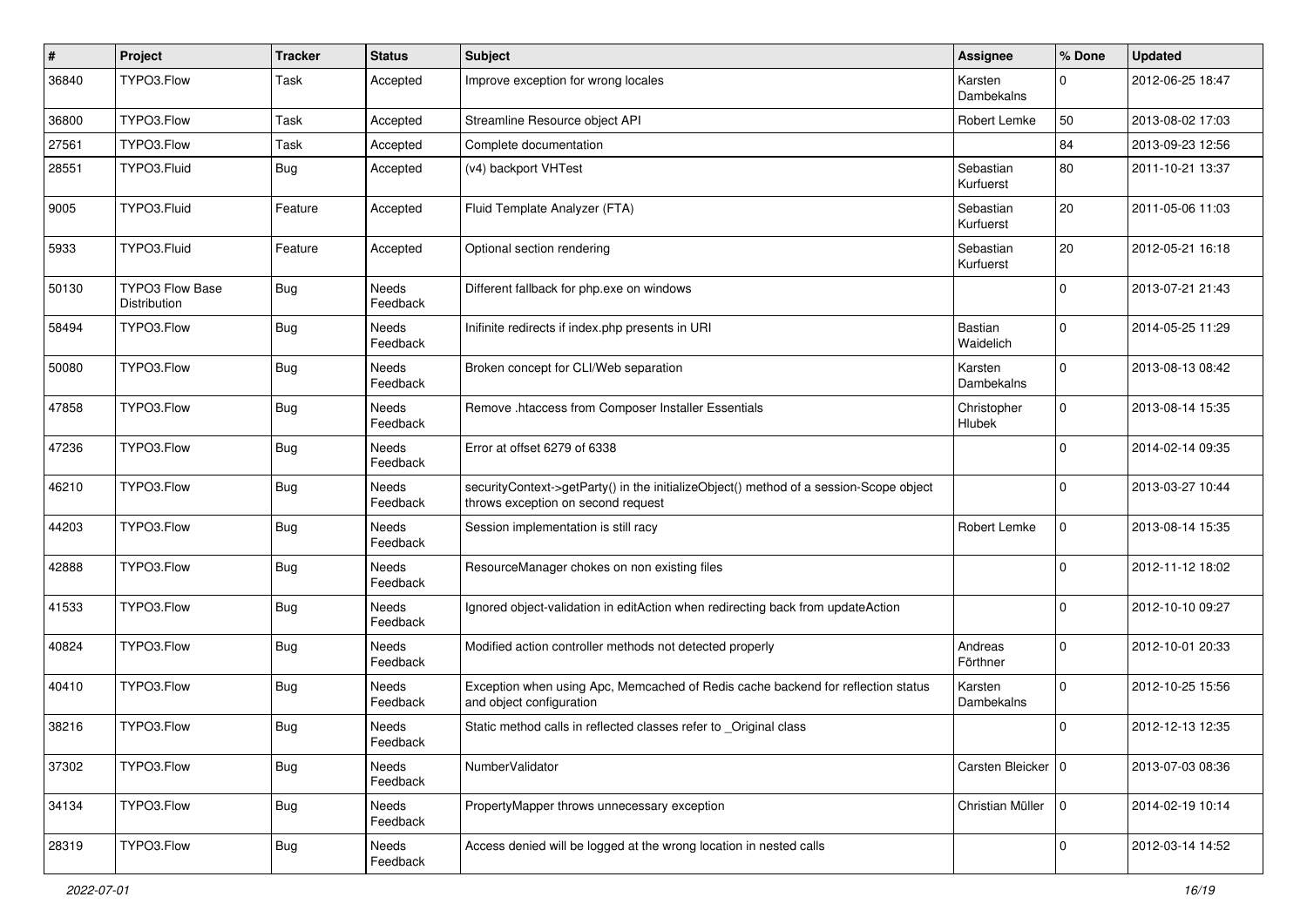| #     | Project    | <b>Tracker</b> | <b>Status</b>     | <b>Subject</b>                                                            | <b>Assignee</b>              | % Done      | <b>Updated</b>   |
|-------|------------|----------------|-------------------|---------------------------------------------------------------------------|------------------------------|-------------|------------------|
| 28016 | TYPO3.Flow | Bug            | Needs<br>Feedback | Cascade remove of cleared ArrayCollection                                 | Karsten<br>Dambekalns        | $\Omega$    | 2013-02-14 20:46 |
| 27721 | TYPO3.Flow | Bug            | Needs<br>Feedback | Permissions of uploaded resources not correct                             | Karsten<br>Dambekalns        | $\mathbf 0$ | 2012-03-15 10:37 |
| 27379 | TYPO3.Flow | Bug            | Needs<br>Feedback | add check to clear the database at tearDown in testing                    |                              | $\Omega$    | 2012-03-14 14:41 |
| 11039 | TYPO3.Flow | Bug            | Needs<br>Feedback | Static object container injects properties to result of factory object    |                              | $\Omega$    | 2012-03-14 13:41 |
| 47339 | TYPO3.Flow | Feature        | Needs<br>Feedback | Allow RequestHandlers to get the current Request injected                 | Alexander Berl               | $\Omega$    | 2013-05-21 13:28 |
| 45851 | TYPO3.Flow | Feature        | Needs<br>Feedback | Allow referencing environment variables in Settings.yaml                  | Adrian Föder                 | $\mathbf 0$ | 2013-04-30 14:12 |
| 43082 | TYPO3.Flow | Feature        | Needs<br>Feedback | Add CLI support for scaffolding models, views, controller                 |                              | $\Omega$    | 2015-01-05 11:39 |
| 40418 | TYPO3.Flow | Feature        | Needs<br>Feedback | Add an option to flow3:cache:flush thats keeps user sessions active       |                              | $\Omega$    | 2014-10-03 20:17 |
| 32607 | TYPO3.Flow | Feature        | Needs<br>Feedback | Export localized strings for JS consumption                               | Karsten<br>Dambekalns        | $\mathbf 0$ | 2013-05-21 13:28 |
| 31484 | TYPO3.Flow | Feature        | Needs<br>Feedback | possibility to modify inner workings of proxy class builder               |                              | $\Omega$    | 2012-03-14 18:10 |
| 30933 | TYPO3.Flow | Feature        | Needs<br>Feedback | Check for unique constraints on add()                                     | Karsten<br>Dambekalns        | $\Omega$    | 2014-10-01 12:36 |
| 29387 | TYPO3.Flow | Feature        | Needs<br>Feedback | A token with wrong credentials should throw an exception                  | Andreas<br>Förthner          | $\Omega$    | 2011-08-31 15:32 |
| 29258 | TYPO3.Flow | Feature        | Needs<br>Feedback | Provide a way to override classes by environment                          |                              | $\Omega$    | 2012-03-14 19:29 |
| 28399 | TYPO3.Flow | Feature        | Needs<br>Feedback | Validation message and code should be configurable for bundled validators |                              | $\Omega$    | 2012-12-10 15:52 |
| 28074 | TYPO3.Flow | Feature        | Needs<br>Feedback | Provide a shell script that installs Phoenix or FLOW3 from git            | Markus Bucher                | $\Omega$    | 2012-03-14 14:49 |
| 26943 | TYPO3.Flow | Feature        | Needs<br>Feedback | Add i18n support to domain models                                         | Karsten<br><b>Dambekalns</b> | $\mathbf 0$ | 2013-05-21 13:28 |
| 9861  | TYPO3.Flow | Feature        | Needs<br>Feedback | Leave logging up and running as long as possible                          |                              | $\Omega$    | 2012-03-15 10:53 |
| 3312  | TYPO3.Flow | Feature        | Needs<br>Feedback | Allow for easy logging by annotations                                     | Robert Lemke                 | $\mathbf 0$ | 2010-10-20 11:39 |
| 2817  | TYPO3.Flow | Feature        | Needs<br>Feedback | Provide safeguard for preventing multiple submits of a form               |                              | $\mathbf 0$ | 2013-10-31 13:38 |
| 48296 | TYPO3.Flow | Task           | Needs<br>Feedback | Missing method in ExceptionHandlerInterface                               |                              | 0           | 2013-05-21 11:39 |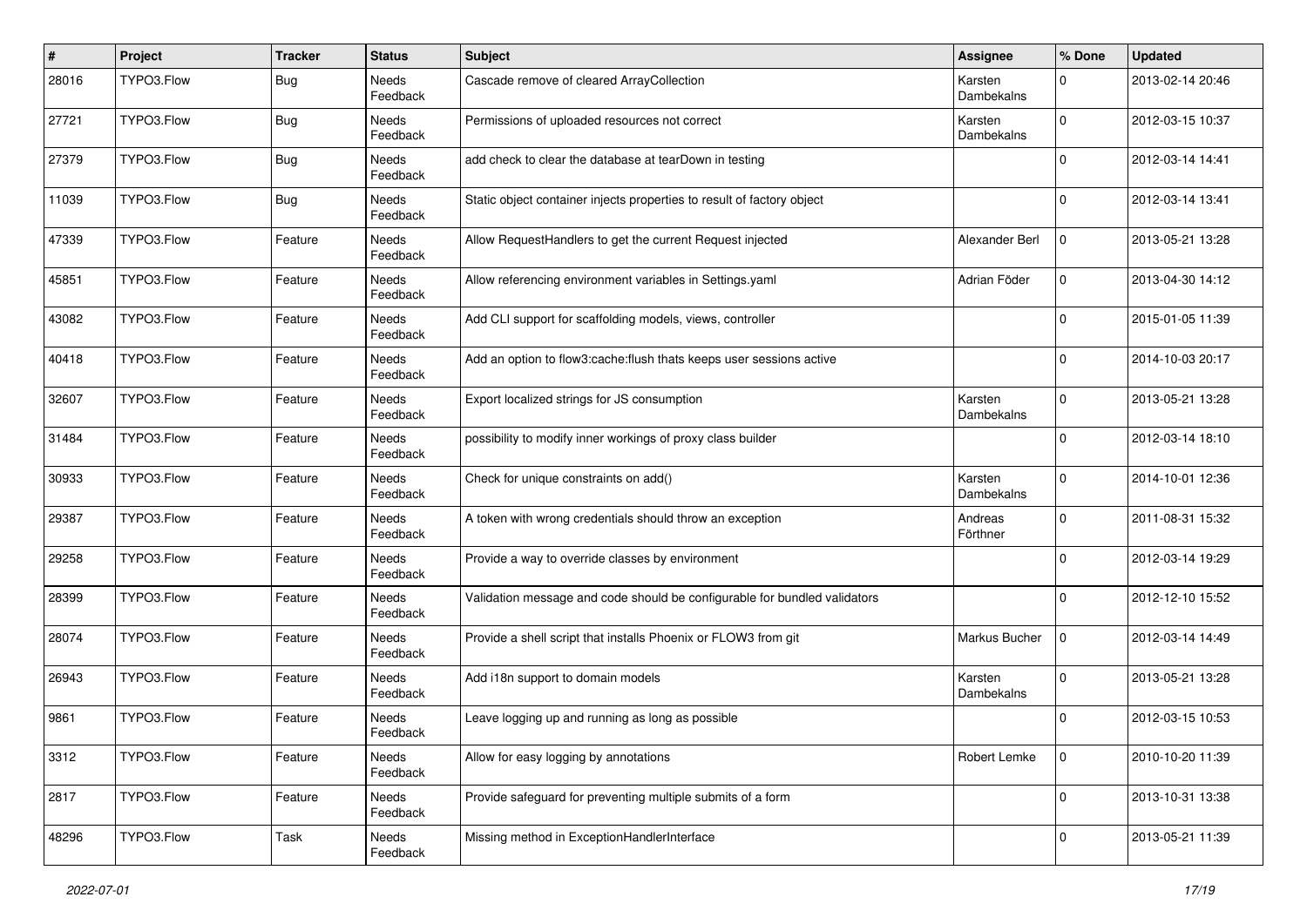| $\vert$ # | <b>Project</b>                         | <b>Tracker</b> | <b>Status</b>     | <b>Subject</b>                                                                  | <b>Assignee</b>             | % Done       | <b>Updated</b>   |
|-----------|----------------------------------------|----------------|-------------------|---------------------------------------------------------------------------------|-----------------------------|--------------|------------------|
| 43930     | TYPO3.Flow                             | Task           | Needs<br>Feedback | Remove canRender() completely?!                                                 | Sebastian<br>Kurfuerst      | $\Omega$     | 2012-12-18 15:09 |
| 41414     | TYPO3.Flow                             | Task           | Needs<br>Feedback | Check packageKey naming / file structure below Packages/Vendor                  |                             | $\Omega$     | 2012-11-07 11:39 |
| 58862     | TYPO3.Fluid                            | <b>Bug</b>     | Needs<br>Feedback | FormViewHelper doesn't accept NULL as value for \$arguments                     | Bastian<br>Waidelich        | $\Omega$     | 2014-06-04 12:49 |
| 46289     | TYPO3.Fluid                            | <b>Bug</b>     | Needs<br>Feedback | Enable Escaping Interceptor in XML request format                               |                             | $\Omega$     | 2013-08-14 15:35 |
| 36662     | TYPO3.Fluid                            | Bug            | Needs<br>Feedback | Checked state isn't always correct when property is collection                  | Kevin Ulrich<br>Moschallski | $\mathbf 0$  | 2013-08-14 15:39 |
| 33628     | TYPO3.Fluid                            | <b>Bug</b>     | Needs<br>Feedback | Multicheckboxes (multiselect) for Collections don't work                        | Christian Müller            | $\Omega$     | 2012-06-28 10:27 |
| 45345     | TYPO3.Fluid                            | Feature        | Needs<br>Feedback | Easy to use comments for fluid that won't show in output                        |                             | $\Omega$     | 2013-03-26 20:40 |
| 33394     | TYPO3.Fluid                            | Feature        | Needs<br>Feedback | Logical expression parser for BooleanNode                                       | <b>Tobias Liebig</b>        | 90           | 2014-08-14 14:10 |
| 8989      | TYPO3.Fluid                            | Feature        | Needs<br>Feedback | Search path for fluid template files                                            |                             | $\Omega$     | 2012-03-12 18:10 |
| 3291      | TYPO3.Fluid                            | Feature        | Needs<br>Feedback | Cacheable viewhelpers                                                           |                             | $\Omega$     | 2012-11-29 17:00 |
| 46091     | TYPO3.Fluid                            | Task           | Needs<br>Feedback | Show source file name and position on exceptions during parsing                 |                             | $\mathbf 0$  | 2013-03-07 11:26 |
| 8491      | TYPO3.Fluid                            | Task           | Needs<br>Feedback | link.action and uri.action differ in absolute argument                          | Karsten<br>Dambekalns       | $\mathsf{O}$ | 2012-03-07 17:05 |
| 37227     | TYPO3.Flow                             | <b>Bug</b>     | On Hold           | securityContext->getParty is not available in widget context                    |                             | $\mathsf{O}$ | 2012-06-25 22:14 |
| 35868     | TYPO3.Flow                             | <b>Bug</b>     | On Hold           | Unstable condition in Utility\Environment                                       | Karsten<br>Dambekalns       | $\mathbf 0$  | 2012-06-25 22:37 |
| 27088     | TYPO3.Flow                             | Bug            | On Hold           | initializeObject() is called too early when reconstructing entities             |                             | $\Omega$     | 2013-04-08 17:53 |
| 28052     | TYPO3.Flow                             | Feature        | On Hold           | Possibility to enable or disable accounts                                       | Julian Kleinhans   60       |              | 2013-05-21 13:28 |
| 27322     | TYPO3.Flow                             | Feature        | On Hold           | Add support for Appserver-in-PHP, which could result in much faster executions. | Christopher<br>Hlubek       | $\mathbf 0$  | 2012-07-09 18:11 |
| 31339     | TYPO3.Flow                             | Task           | On Hold           | Search                                                                          |                             | $\pmb{0}$    | 2012-06-21 12:17 |
| 6601      | TYPO3.Flow                             | Task           | On Hold           | Introduce a new roles definition syntax including runtime constraints           | Andreas<br>Förthner         | $\Omega$     | 2010-10-20 11:39 |
| 46244     | <b>TYPO3 Flow Base</b><br>Distribution | Bug            | Under Review      | Remove call to PHP BINDIR in CoreCommandController                              |                             | $\mathbf 0$  | 2013-03-19 11:39 |
| 45413     | TYPO3 Flow Base<br>Distribution        | Bug            | Under Review      | Overriding boolean properties using Objects yaml is broken                      |                             | 100          | 2013-12-10 13:26 |